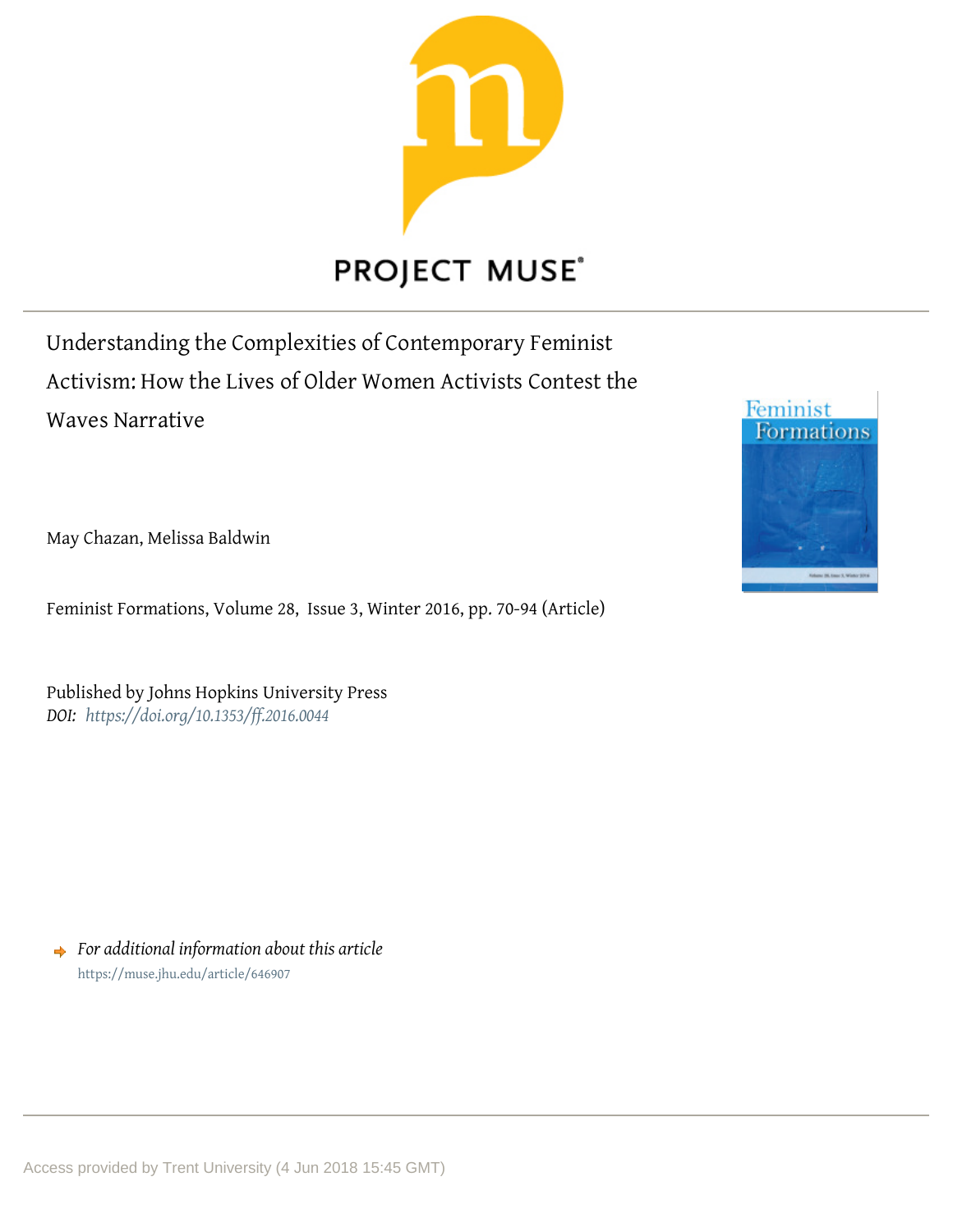# **Understanding the Complexities of Contemporary Feminist Activism: How the Lives of Older Women Activists Contest the Waves Narrative**

**May Chazan and Melissa Baldwin**

*This paper troubles dominant understandings of North American feminist history as a series of successive, ideologically opposed, generational "waves." While several scholars have critiqued this metaphor, few have grounded their critiques in the lives, perspectives, and organizing strategies of women involved in feminist activism. This paper draws on research with older Canadian women activists involved in the Grandmothers Advocacy Network (GRAN) to call into question three existing critiques of the waves metaphor: its implicit ageism, its simplistic categorizations, and its assumed generational discord. In so doing, it illustrates how women's lives and mobilizations are far too intricate for this framework. This paper thus contributes to understanding the complexities of contemporary feminist activism, particularly as these complexities relate to the contributions of older activists.*

**Keywords**: activism / ageism / feminist waves / generation / intergenerational / older women / second-wave feminism / third-wave feminism

On a rainy Thursday in September 2013, we sat listening to "Sam," an intelligent, energetic, and politically savvy 69-year-old woman, as she shared the story of her journey with activism with us. A recently retired scholar, feminist, and grandmother, Sam was one of the co-chairs of the Grandmothers Advocacy Network (GRAN). GRAN is a Canadian network of older women that then depicted itself as mobilizing in solidarity with grandmothers from sub-Saharan Africa who had lost their children to HIV/AIDS and were caring for their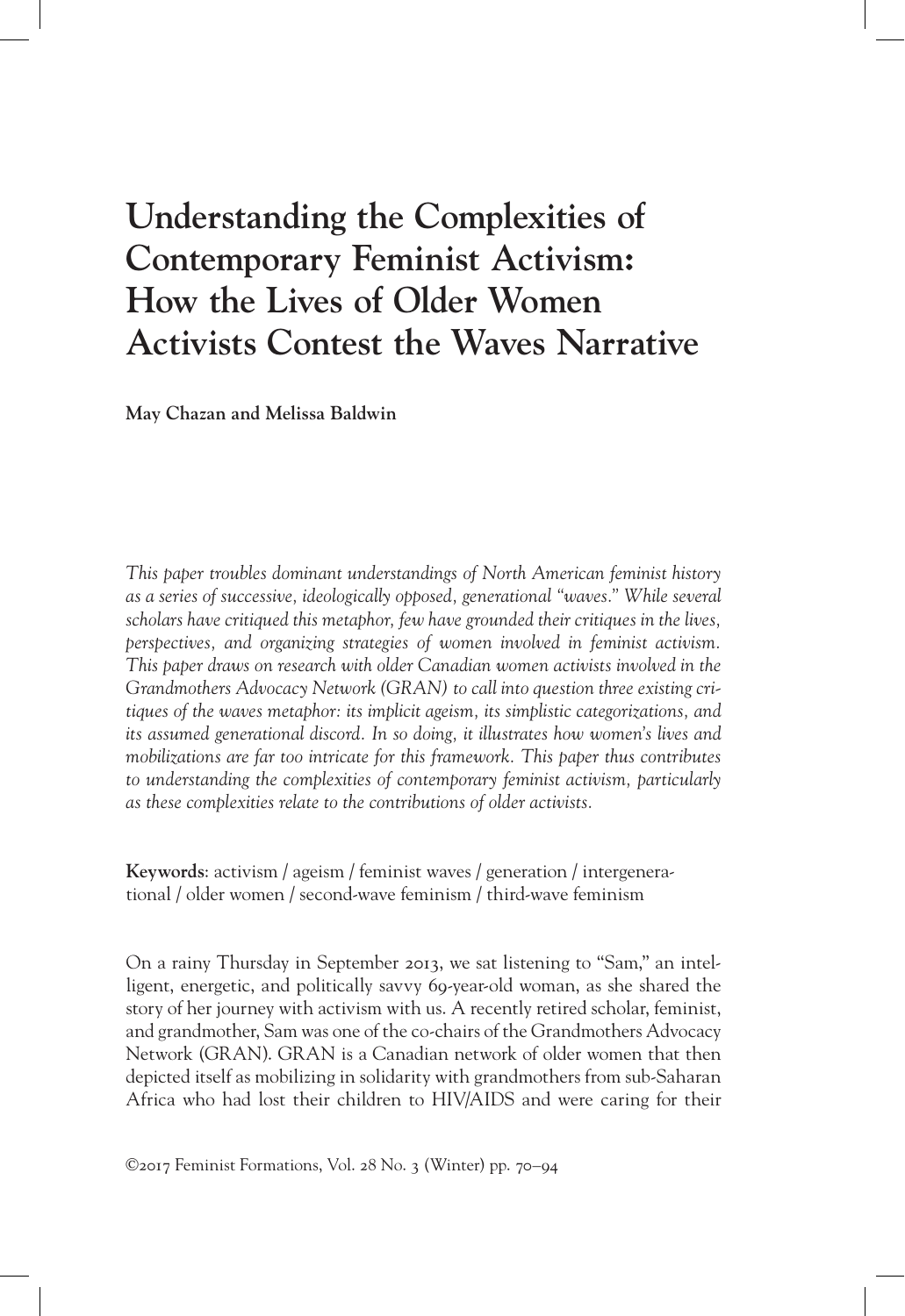families with inadequate resources and tremendous insecurity. In the few years since her retirement, Sam had spent many hours leading GRAN, exerting pressure on the Canadian government and industry to adopt policies that would improve access to life-saving medicines, make schooling a priority for girls, and decrease the violence borne by women and girls throughout sub-Saharan Africa. Looking out over the Toronto skyline from her condominium, we asked her to tell us, decade by decade, her life story: what had shaped her longstanding engagement in feminist struggles and what had led her, later in life, to become a leader with GRAN.

As is so often the case in critical qualitative research, what began as a semistructured interview soon shifted into an epic construction of Sam's life narrative, interwoven with a vibrant three-way dialogue about feminism, politics, and each of our personal struggles. In some circles, it would seem improbable for such a mutually enlightening conversation across presumed chasms in "generation" and "wave" to take place. Such a conversation (and, indeed, this ever-deepening three-way relationship) would be deemed challenging or contentious, infused with nearly insurmountable rifts in language, theory, and politics: rifts assumed to divide North American feminists who have come of age in different political and historical contexts or, more commonly, who are associated with different age groups. Our relationship was, in a biological sense, intergenerational: at the time, the authors were 38 and 22 years of age respectively, while Sam was 69. Yet, our dialogue, Sam's life history, and the operation of GRAN starkly challenged such divisive assumptions.

In this paper, we take our conversations with Sam as a starting point to explore how our broader research with GRAN challenges portrayals of North American feminist history as a series of ideologically opposed, generational waves. In so doing, we add our voices to the growing scholarly discontent over the continued dominance of the waves metaphor, grounding our critique in the lives, organizations, and relationships of older activist women (see, for example, K. Sawchuk 2009; Purvis 2004; Hogeland 2001).<sup>1</sup>

Since the 1990s, a small but growing number of scholars have been debating the appropriateness of the waves framework.2 Recently, Kathleen Laughlin et al. (2010) provided a critical overview of the dilemmas associated with this metaphor. This significant collection reveals how the waves framework elides many feminist struggles, especially those which have taken place outside of periods of apparent mass movement and by feminists of color or actors holding subordinate positions within society (Springer 2002). As Julie Gallagher wrote in her contribution to Laughlin et al. (2010, 81), "As a construct, the metaphor creates and reinforces exclusivity; it illuminates only certain kinds of activism that were engaged in by a limited set of historical actors." These and other scholars have invigorated efforts to rethink the multiple and variegated histories of feminist activism in North America. We explore their concerns in this paper. Yet, while much work has been done to critique the metaphor's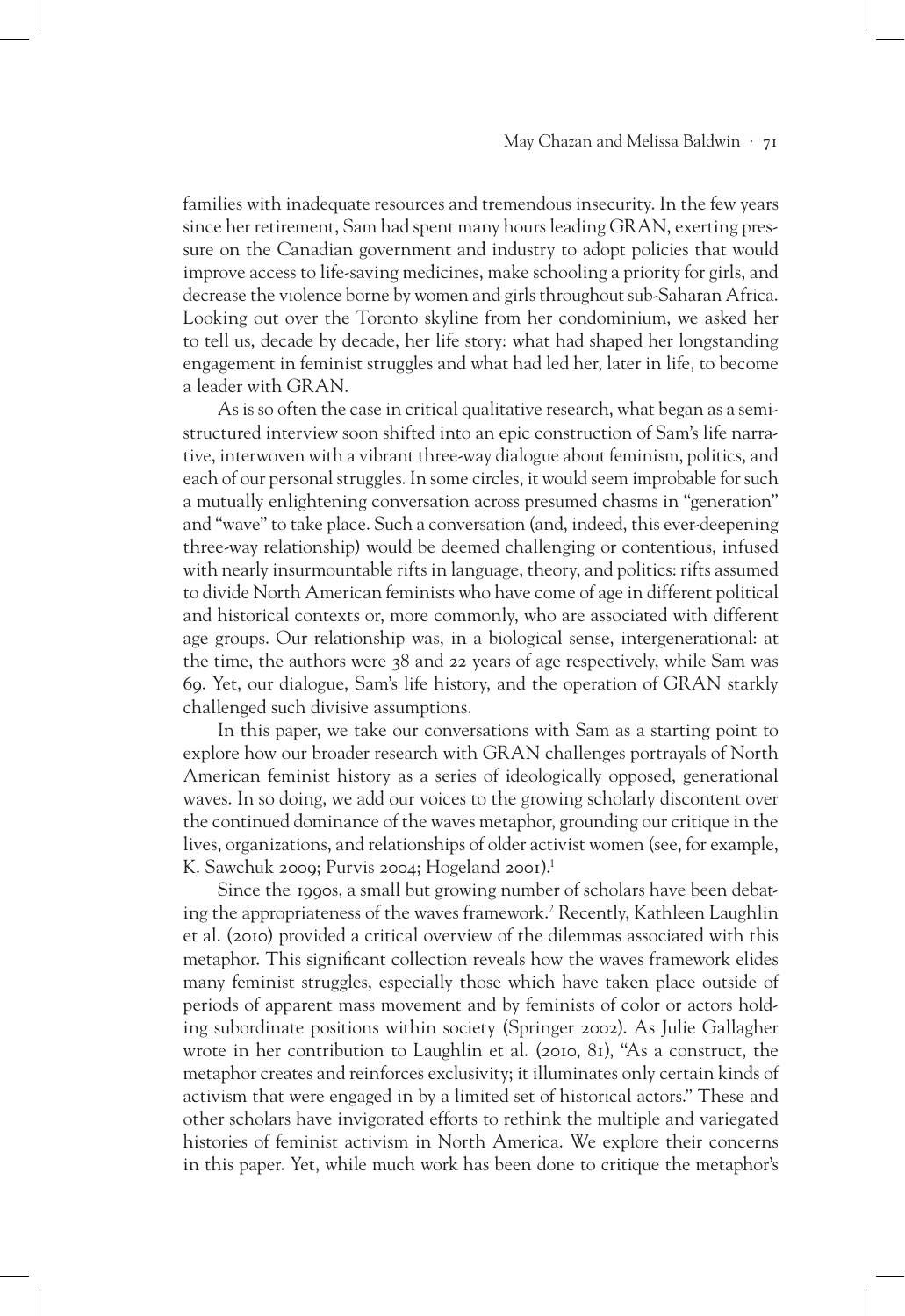assumptions, few scholars have interrogated such critiques alongside actual women's lives and organizations (with some exceptions, including Laughlin et al. 2010). There is clearly a need to further bridge these theoretical debates with empirical research into the complex lives and practices of those involved in different kinds of feminist activism.

Our purpose, then, is to contribute to ongoing debates surrounding the waves metaphor by drawing extensively on our research with GRAN. We specifically challenge three of the metaphor's strongly embedded assumptions: its underlying ageism, its overly simplistic categorizations, and its assumed generational discord. Ultimately, we argue that GRAN and its members call into question a number of widely held presumptions about feminist activism what it is, who it involves, and how it is practiced—which the waves metaphor serves to uphold and reinforce. Our research contests this linear and divisive framework, illuminating instead certain complexities and continuities at play within contemporary feminism.

# **The Waves: Embedded Assumptions**

The waves metaphor can be traced to the late 1960s, when certain North American feminists described their movement as a "second wave" of feminism, evoking a sense of "connection and indebtedness" to the turn-of-the-century suffragists, and drawing on the historical power of that movement to legitimize their struggles (K. Sawchuk 2009, 59). In the late 1980s, feminist activists reemployed the metaphor, this time to combat public perceptions of feminism as "dead"; they named themselves feminism's "third wave" in order to connect with and distinguish themselves from both previous struggles (59–60). However, many scholars argue—and we concur—that this metaphor is both inaccurate and insufficient (Garrison 2000; Hewitt 2010; Laughlin and Castledine 2011). In this paper, we bring our research with GRAN into dialogue with three ongoing critiques.

First, like Jennifer Purvis (2004) and others, we bring attention to how the waves metaphor unveils and deepens ongoing ageism within feminism and society more broadly. We challenge, for instance, the implication that each new wave is comprised of young women with unprecedented ideas, politics, and theories, while women above a certain age are relegated to some past wave and assumed to have outdated politics and practices (Hogeland 2001; K. Sawchuk 2009).<sup>3</sup> Feminist activism, in this framework, tends to be construed as the domain of youth, which dichotomizes the old and the young, associating youth with progressive change, and insisting that the dawn of each "new" generation of feminists necessitates that the "old" has "disappeared, is dated, or is washed up" (K. Sawchuk 2009, 60).<sup>4</sup> In examining the later-life activism among the women in our research, we ask whether such assumptions might be misguided.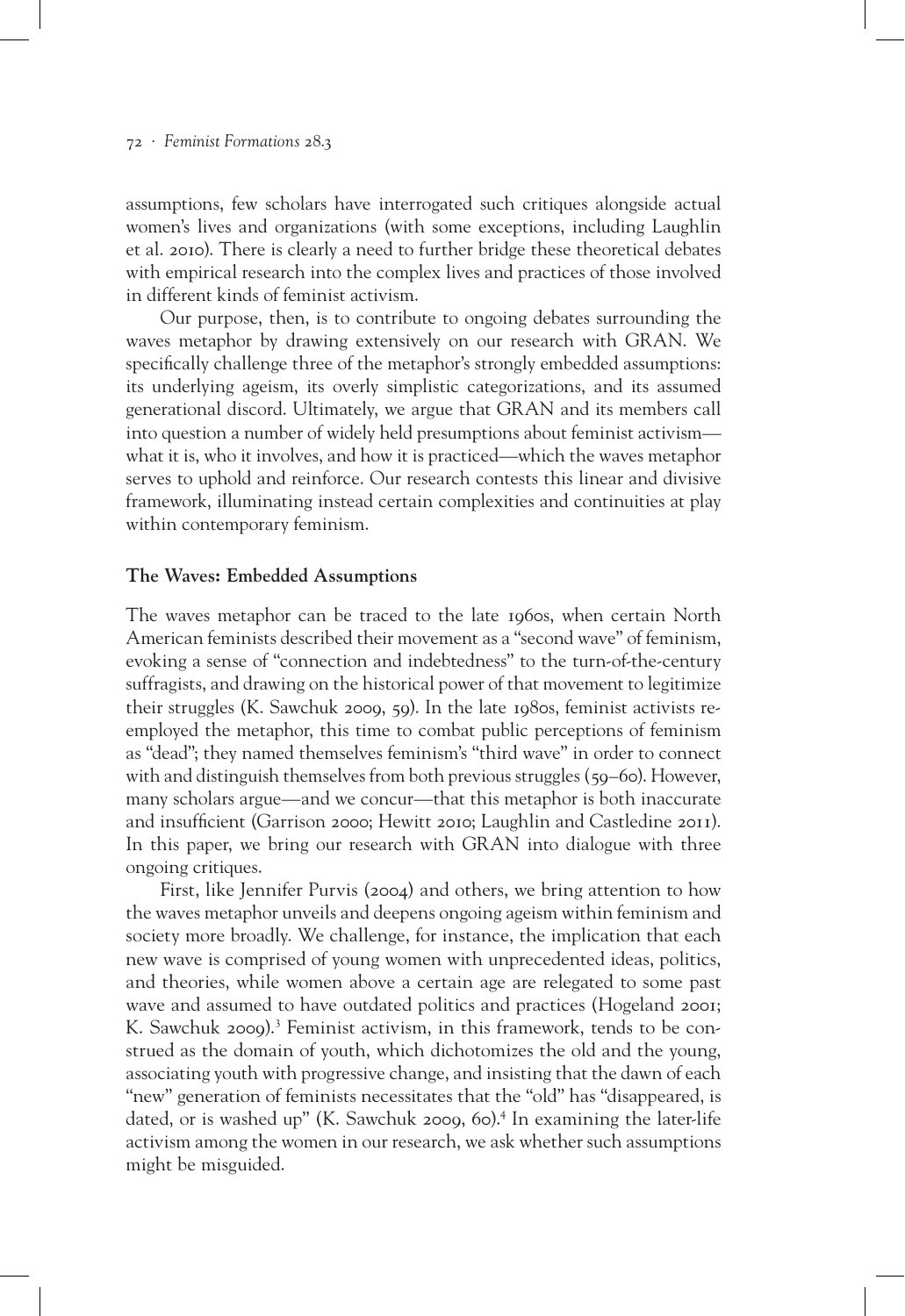Second, like Laughlin and others, we investigate the metaphor's categorizations, asking who and what this framework renders invisible. As Purvis explains, a distinct set of ideologies, strategies, politics, and people have become bound with each wave, creating a series of temporally, ideologically, and generationally constitutive tropes. The "second wave," for instance, tends to be uncritically equated with formal protest, consciousness-raising, and localized mobilization, and with such ideological slogans as the universal "sisterhood" and "the personal is political" (Showden 2009). Meanwhile, the "third wave" tends to be associated with intersectional analysis, solidarity across difference, greater awareness of power and privilege, transnational alliances, online organizing, and the point in feminist history at which women of color rose to the forefront (Jensen 2000). While feminist activism likely did become ever more transnational and technologically connected as it entered the twenty-first century, the problem with such rigid categorizations is how they elide certain people's struggles.<sup>5</sup> In our analysis, we compare these categorizations to the actual organizing discourses and strategies employed by GRAN.

Finally, and closely related to the above two critiques, we align with Lisa Maria Hogeland (2001) and others, who contest the metaphor's embedded "generational thinking" and assumptions of generational discord. As K. Sawchuk again explains, by framing each wave as "passing the torch to the next generation of young feminists," the metaphor is infused with an essentializing generational rhetoric (2009, 59). It presumes that feminism changed drastically from the 1960s to the 1990s because of some deep divisive generational gap (Garrison 2000; Springer 2002).<sup>6</sup> The metaphor thus reproduces belief in an unbridgeable ideological rupture between those who came to feminism (or even those who came of age) in the 1960s–1970s (and tend to be associated with the "second wave") and those who entered feminist struggles (or came of age) in the 1990s or thereafter (and tend to be labelled as "third wavers"). However, this unquestioned narrative of generational rift prevents us from seeing that continuities might exist: the commonalities in beliefs, issues, and strategies among feminists of different ages and generations might well be rendered invisible (Hogeland 2001). With attention to our intergenerational research encounters, we therefore reflect upon how we experience divisions and/or commonalities among our participants and ourselves.

### **Storying Women's Later-Life Activisms: Methodology**

In order to further illuminate and deepen these critiques, we draw on research undertaken with GRAN in 2013 and 2014. This research was one part of an ongoing study (2013–2018), entitled "Transnational Mobilizations and Older Women's Struggles for Social Justice," which aims to elucidate why and how older women across North America (i.e., including, but extending beyond, those involved in GRAN) are mobilizing for social change and building transnational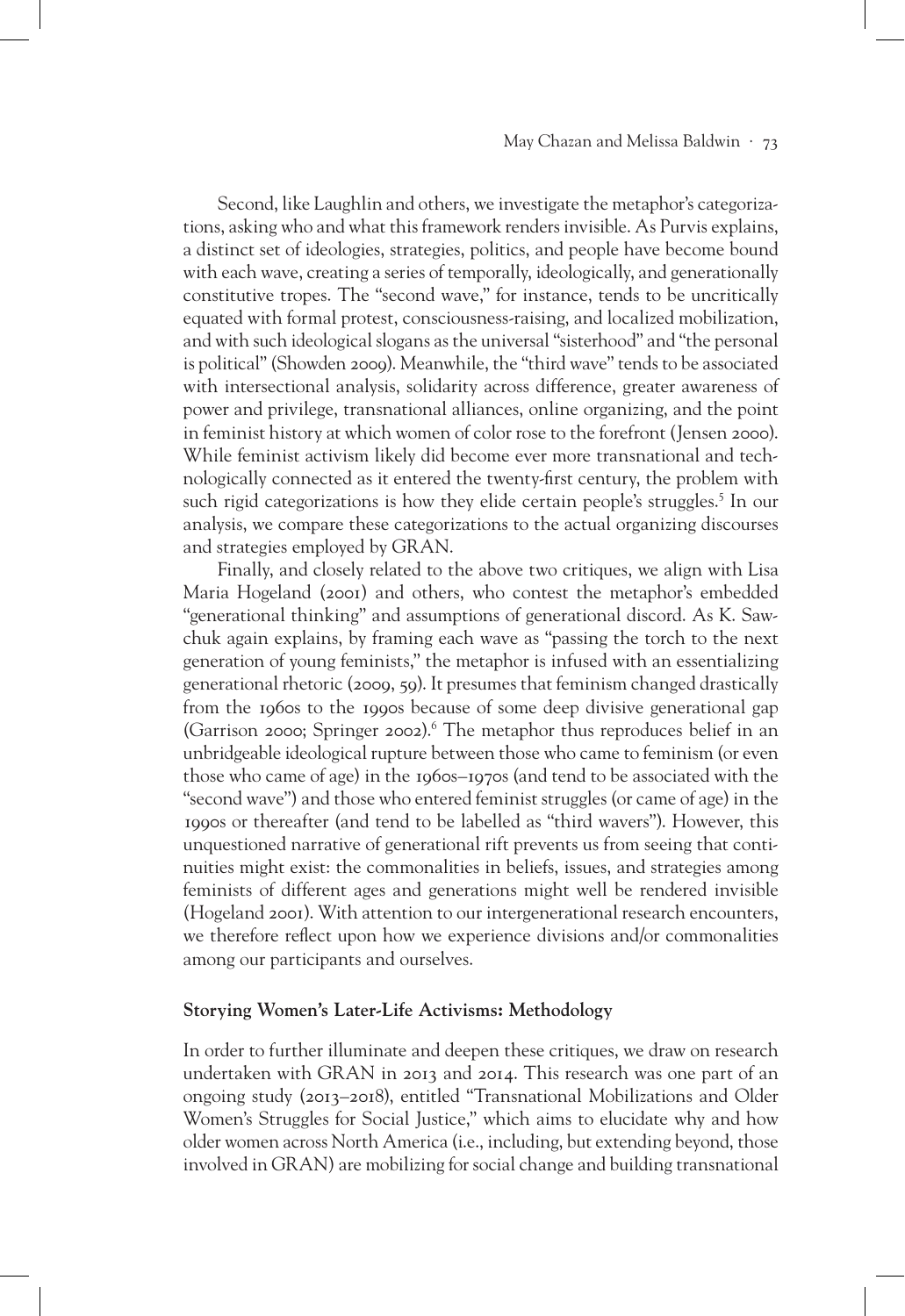networks. Our analysis involves critical explorations of three interrelated dimensions of our work with GRAN.

First, we examine GRAN as an organization, paying attention to its organizing strategies, tactics, and discourses. This has involved observing meetings and actions (i.e., participant observation), analyzing written materials (i.e., archival research and textual analysis), interviewing members across Canada, and following GRAN's website and newsletters (see Kirby, Greaves, and Reid 2006 for discussions of these methods).7

Second, we investigate the lives and activist histories of the thirteen most active leaders in GRAN, representing past and present members of GRAN's executive, or "Leadership Team" (LT).<sup>8</sup> At the time of our interviews, these women resided across Canada, including in the provinces of British Columbia, Alberta, Manitoba, Ontario, and Nova Scotia. In conducting life-history interviews, we asked them to reflect on their lives, decade by decade, as a way of understanding what each perceived as drawing her into her work with GRAN and shaping her later-life activism. Each interview spanned anywhere from one and a half to five hours in length, for a total of approximately thirty hours of recorded conversation. Like Pamela Sugiman (2011) we recognize that memory is fluid—it is (re)constructed over time, with each (re)thinking or (re)telling; thus, we consider how these women create and tell the stories of themselves as activists.

Finally, we reflect on our dynamic relationships with GRAN members, drawing on research logs in which we documented our changing thoughts, emotions, and encounters, in order to bring ourselves and our connections with our participants into the analysis. Like many other scholars, we view our interpretations as intimately influenced by our relationships and our emotionally charged research encounters (e.g., Kobayashi 2001; Meth and Malaza 2003). We see the knowledge produced as inter-subjective and remain attentive to how we, as researchers, have played a part in constructing the narratives we tell.

# **GRAN and Its Leadership Team**

Our detailed study of GRAN, its members, and our research relationships offers a number of valuable insights for understanding the complexity of contemporary feminist activism, especially in relation to the intricate roles and contributions of older activists. With a view to contributing to the critical scholarly discussions surrounding the feminist waves metaphor, we turn now to an examination of some of our most salient research findings.

#### *GRAN: History, Governance, Mission*

The Grandmothers Advocacy Network formed as an independent organization in 2011. Prior to that, from 2007 onward, it operated as the National Advocacy Committee (NAC) of the Grandmothers to Grandmothers Campaign (G2G). G2G is an initiative launched in 2006 by Toronto-based organization, the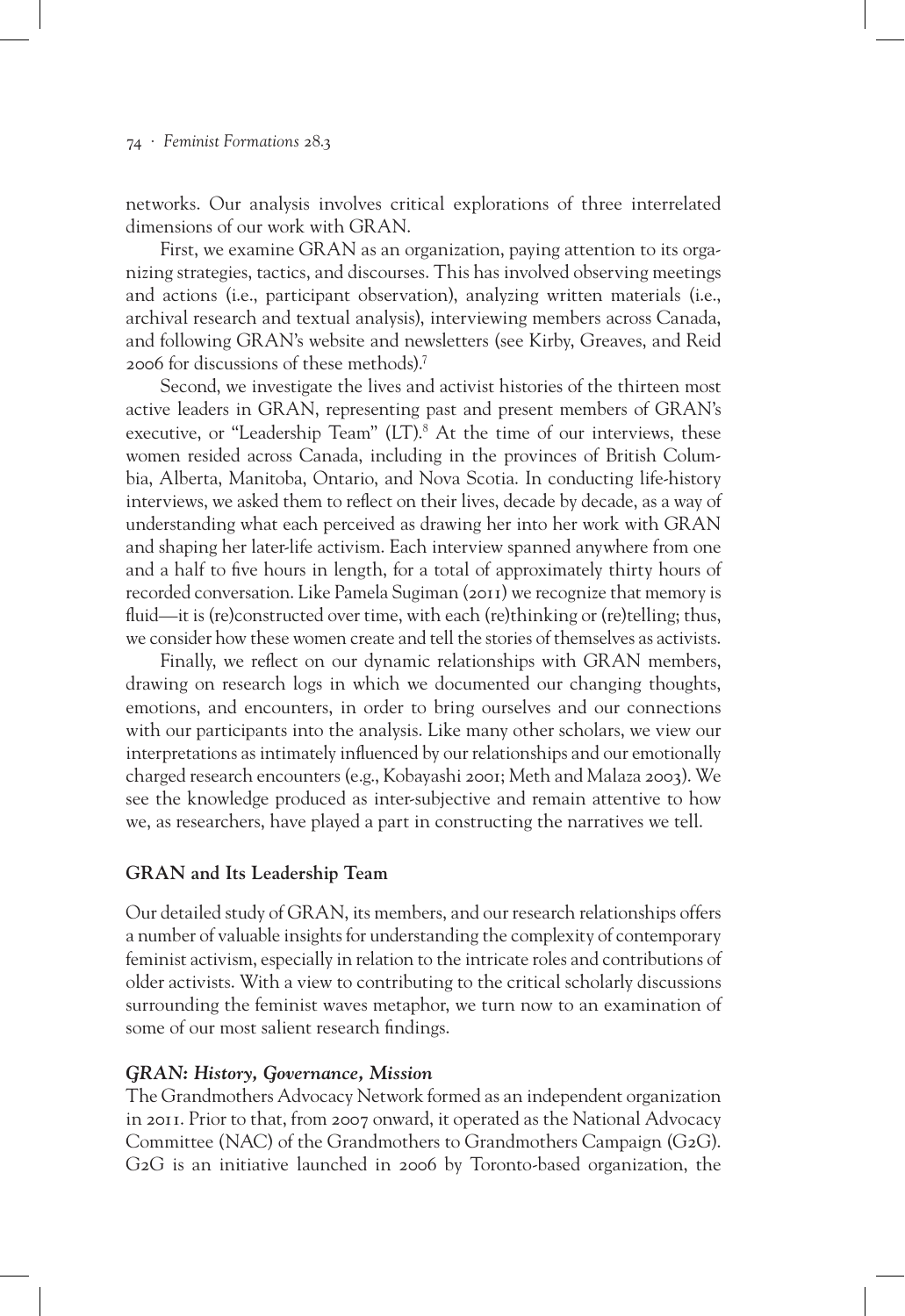Stephen Lewis Foundation (SLF), with the aim of mobilizing Canadian grandmothers in support of grandmother caregivers in sub-Saharan Africa (Edwards, Wallace-Deering, and Watson 2011). GRAN's membership draws from a sophisticated network of thousands of women across Canada. Its leadership is provided by a rotation of two co-chairs, who are part of the LT, which reports to a larger steering committee. As an organization, all decisions are made by consensus (GRAN 2014b, 4).

GRAN members participate in a number of working groups, organized around the network's three priority areas, listed in the 2014 GRAN Strategic Plan roughly as follows:

- Violence against women and girls, working to decrease sexual violence in mining settings (where HIV is spreading rapidly) by holding Canadian corporations accountable;
- Education, including supporting schooling for girls and life-long learning for African grandmothers; and
- Access to medicines, focusing on supporting the Global Fund to Fight Aids, Tuberculosis and Malaria (GFATM) and lobbying for fair intellectual property laws. (GRAN 2014b, 8)

These priorities have remained consistent since GRAN's inception in 2011. There has, however, been some broadening of its mission over this time. Originally organized in response to HIV/AIDS, GRAN now grapples with the complexity of how the impacts of HIV/AIDS interact with a number of other processes in southern Africa—poverty, gender inequality, the legacy of structural adjustment, inequitable global trade agreements, and so on—to create disproportionate vulnerabilities especially for women and girls in poorer communities. GRAN's mission is to "advocate in meaningful and strategic ways for the human rights of grandmothers, vulnerable children and youth of sub-Saharan Africa" (GRAN 2014b, 4).

# *Organizing Tactics, Strategies, and Discourses*

GRAN is an entirely virtual organization. With no physical headquarters and members spread across Canada, it functions largely through online teleconferencing and an interactive website. Organizing strategies include a variety of tactics at many levels. At the community level, GRAN engages in small, consciousness-raising-style groups, seeking to educate themselves about the roles of Canadian government and industry in the global AIDS epidemic. Members are then connected into a national network online; regular teleconferencing helps build the national network, as do countrywide biannual gatherings. National campaigns organized in an effort to change Canadian government policies often involve countrywide letter writing, petitions, protests, rallies, online organizing, and social media initiatives. With respect to the latter, GRAN's 2013 Annual Report explained,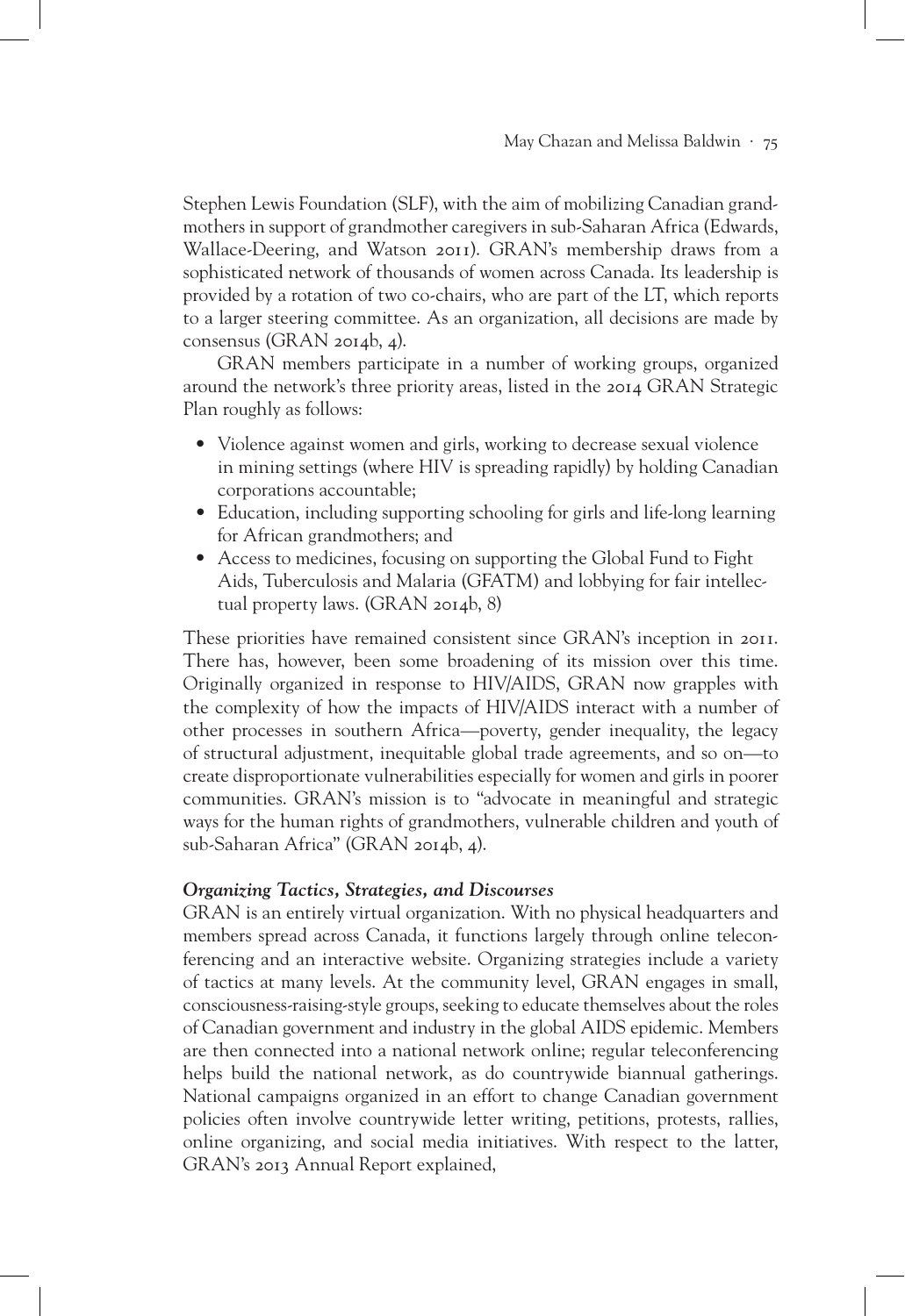During 2012, an important new tool in social media was added to our advocacy and GRAN's use of Twitter flourished. GRAN tweets (@GRAN) resulted in attracting the attention of key arenas of policy influence (media, politicians and other organizations). . . . [As of 2013] GRAN has sent out over 1200 tweets and has about 430 followers. (GRAN 2014a)

In addition, GRAN emphasizes the importance of transnational collaboration, including working with international organizations and beginning to build solidarities with community-based AIDS groups in sub-Saharan Africa (GRAN 2014b).

In its efforts to build both its national and transnational network, a central discourse mobilized by GRAN has been "grandmotherhood." This discourse has been deployed in a number of ways, most notably as an identity and social position that, for many GRAN members, generates a sense of connection and commonality with older women caregivers in southern Africa. It also assumes a certain moral authority and legitimacy to advocate for women and girls. Finally, by conjuring images of older women as non-threatening (and perhaps apolitical), it creates openings for GRAN members to access certain political spaces.9 Ella's words, in 2013, reveal how pivotal this discourse was to GRAN's mobilization, highlighting the powerful emotions of love and responsibility for future generations that it evokes:

It makes so much sense in terms of my role as a grandmother to be as supportive as possible to grandmothers around the world—these are grandmothers who are facing so much on their own in their communities—and to try to make a better life for their grandchildren. That just rang with such an echo in my heart and my mind. So it just seemed something that I not only should do, but *had* to do, otherwise I would be sort of abdicating a responsibility as a grandmother to my grandchildren.

The centrality of this discourse was further evident in Laura's words, which likewise demonstrate a perceived commonality among "grandmothers" globally:

I had been reading about the horrors that went on in Africa, and the challenges that people had, and the ways Western countries had exploited the people there . . . but it was all so far away and there was no way I could imagine making any difference. Then, Grandmothers to Grandmothers happened and I could imagine a grandmother and a grandchild, someone just like me. I could imagine thinking about her, learning from her, and contributing in some way to help things be better for her. So my world just opened up again.

While "grandmotherhood" was a central mobilizing discourse for GRAN, it is equally noteworthy that "feminism" was not part of its official organizational language. As Sam explained, GRAN had strategically chosen not to label itself as a "feminist" organization, although she and most other GRAN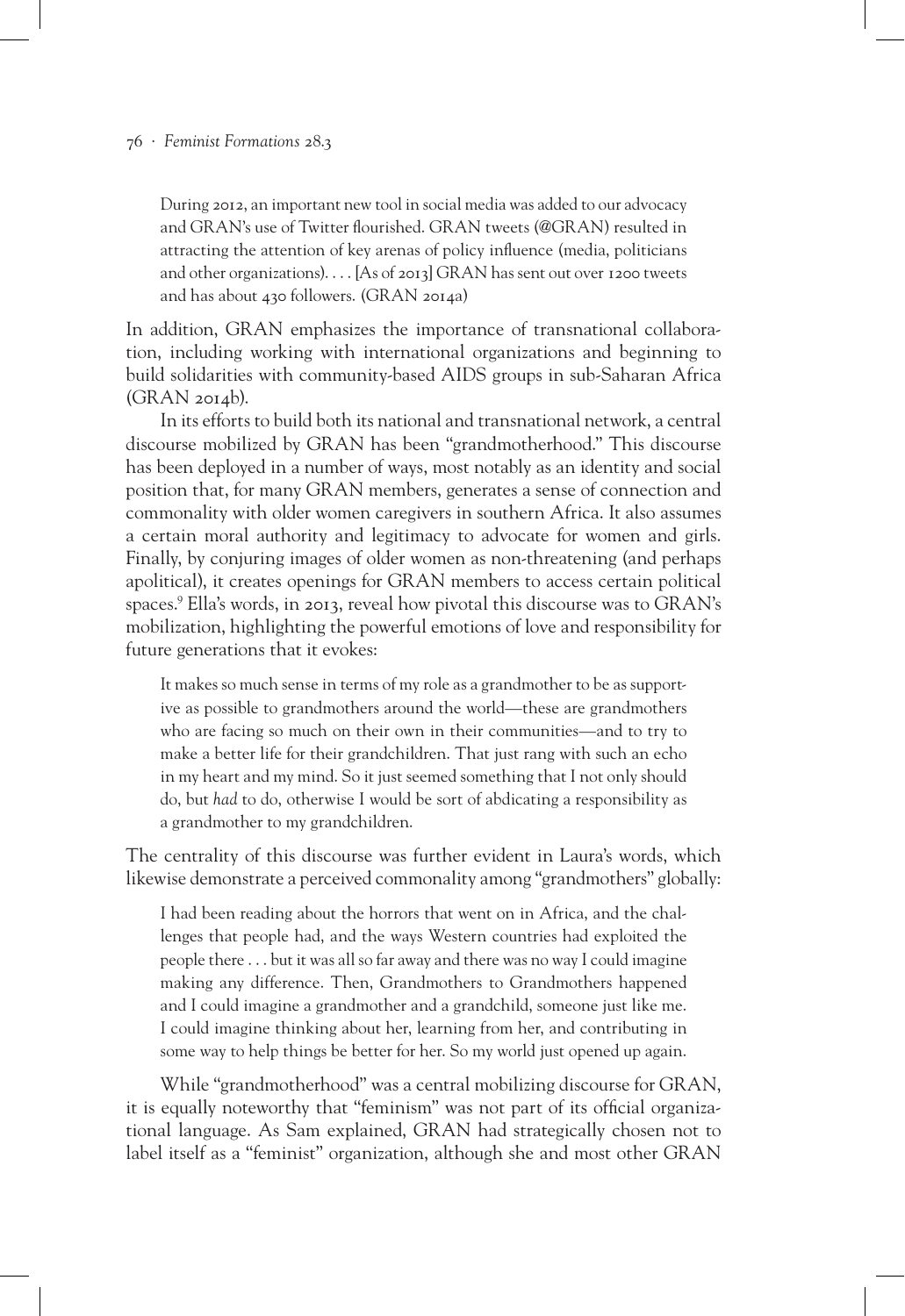leaders whom we interviewed strongly identified as feminists and believed that GRAN is an example of contemporary feminist advocacy.10 Like many others (e.g., Msimang 2013; Susser 2009; Hunter 2010; Leclerc-Madlala 2008), they viewed the global HIV/AIDS epidemic, and especially its implications in southern Africa, as among the most pressing feminist struggles of this century. They readily articulated that women are made particularly vulnerable to contracting HIV, for instance, when they are held in positions of economic dependency with men and as a result of pervasive sexual violence (see also Marais 2005; Fassin 2003). They were also concerned with how (older) women are unevenly impacted because of gendered expectations surrounding care (see also Chazan 2013, 2015; Akintola 2006; Campbell et al. 2008; Casale 2011; Kuo and Operario 2009). Thus, while "feminism" was not part of GRAN's official discourse, it was very much part of our conversations with its leaders. Similar to "grandmotherhood," many GRAN members mobilized "feminism," discussing GRAN's work as a continuation of longstanding feminist struggles and an example of contemporary feminist activism.

# *GRAN Leaders' Lives and Activist Histories: Complex, Diverse*

Among the women who participated in our research—and reflective of the broader GRAN network—most were in their 60s and 70s, born between 1936 and 1951. Table 1 shows participants' educational backgrounds and careers. What is evident is that these GRAN leaders are highly educated and many undertook careers involving advocacy and feminist-oriented work. In addition, all were white and middle-class, most lived with a spouse (one of whom was another woman), and several had previously been divorced. All were mothers and eleven were also biological grandmothers. Among those who were not grandmothers, notions of social grandmothering, being of "grandmothering age," or being "in waiting" were raised several times. At the time of our interviews, only three participants were working in paid employment; ten were recently "retired," and one was on long-term disability.

Given their ages/generation—that is, most came of age in the 1960s–1970s and that they are now all practicing feminist advocacy and most identify as feminists, these women would likely be deemed "second wavers" in contemporary feminist circles. It is, however, important to note that not all of these women described themselves as actively involved in the women's movement of the 1960s–1970s. In fact, among the thirteen GRAN leaders whom we interviewed, only three explicitly discussed such involvement. Several identified as belonging to other concurrent movements (e.g., civil rights and peace movements), while others described being taken up during those years with complicated domestic situations. These women came to identify with feminist struggles at different times over their lifecourses. Moreover, even in instances when there was little to no mention of formal participation in women's movements, many described engaging in various forms of feminist struggle in their personal lives and work.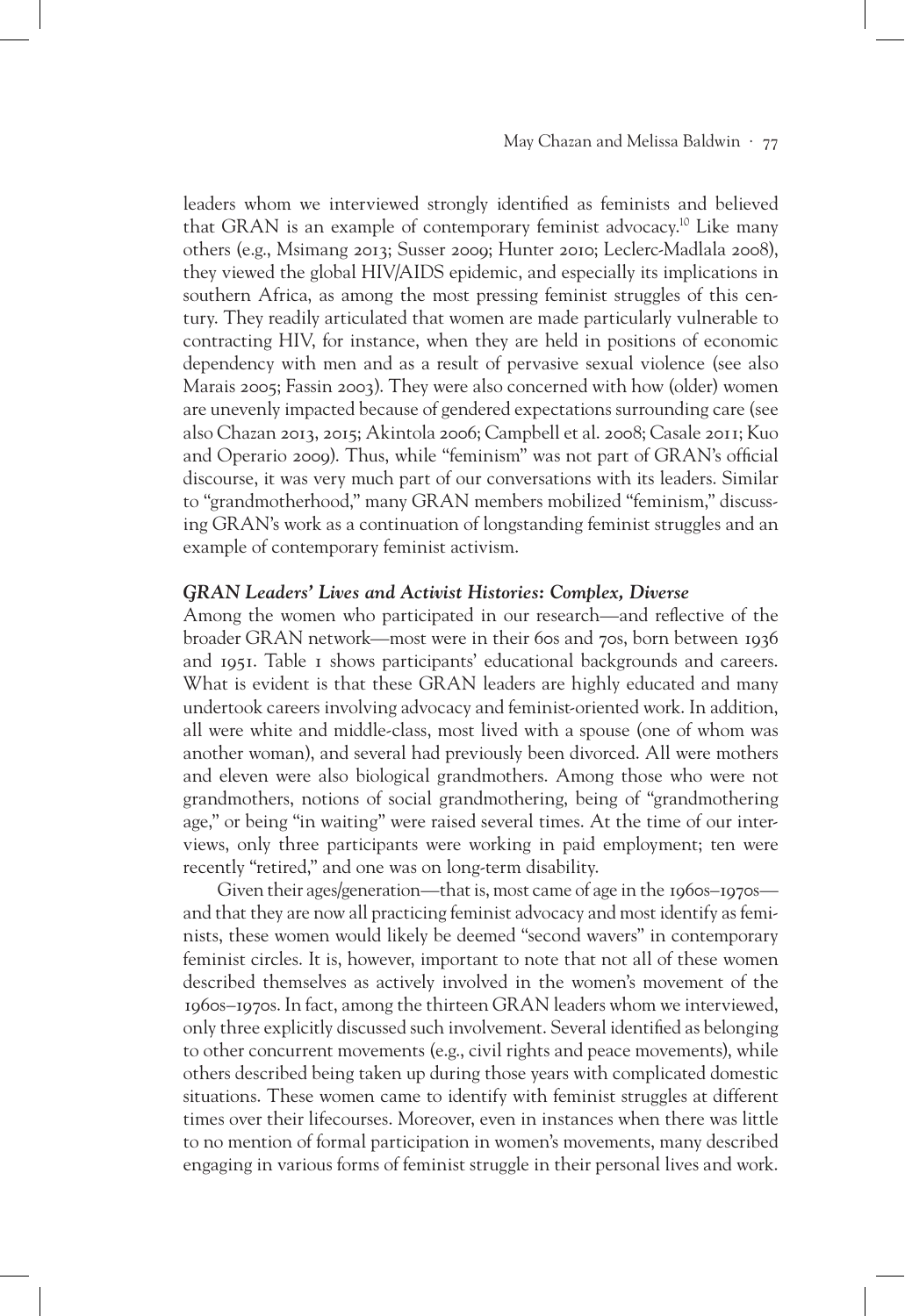| "Name"        | Birth year Education |                                       | Career Highlights                                                                                                            |
|---------------|----------------------|---------------------------------------|------------------------------------------------------------------------------------------------------------------------------|
| <b>JEN</b>    | 1936                 | PhD (English<br>literature)           | Politician (provincial parliament); director of<br>several major feminist non-profits (including<br>Elizabeth Fry Society)   |
| <b>BETTY</b>  | 1942                 | BA (Nursing)                          | Reproductive health advocacy; Executive<br>Director of major feminist organizations<br>(including Planned Parenthood Canada) |
| <b>SAM</b>    | 1944                 | PhD (Feminist<br>social work)         | Professor (women, poverty, social policy); social<br>worker                                                                  |
| <b>DORI</b>   | 1945                 | BEd, MA                               | Teacher; University instructor (including<br>advocacy work)                                                                  |
| <b>ANNA</b>   | 1946                 | MA (French<br>literature)             | Health and social services, public policy<br>(government), advocacy-focused                                                  |
| <b>ELLA</b>   | 1946                 | PhD (Canadian<br>theatre)             | Professor; university administrator (including<br>advocacy work)                                                             |
| <b>JOANNE</b> | 1946                 | BA (English and<br>German)            | Teacher (including advocacy in schools)                                                                                      |
| <b>MARY</b>   | 1948                 | Vocational<br>business                | Sales; real estate; started a business                                                                                       |
| <b>PAIGE</b>  | 1948                 | <b>BA</b> (Physical<br>education)     | Health promotion and policy; aging and<br>gender, athletics                                                                  |
| <b>LISA</b>   | 1949                 | BA (Philosophy<br>and Native studies) | Worked for Veterans' Affairs; Canada Post;<br>started a business                                                             |
| <b>ALISON</b> | 1950                 | BA (English); BEd                     | Teacher (special education/advocacy); actress                                                                                |
| <b>LAURA</b>  | 1951                 | MDiv (Feminist<br>theology)           | Baptist minister; breast cancer support (for<br>Cancer Care Ontario)                                                         |
| <b>CLAIRE</b> | 1954                 | <b>MA</b>                             | Peace activism; work with non-profits                                                                                        |

**TABLE 1: Education and career highlights of GRAN leaders**

Sam's story illustrates some of these complexities and is worthwhile examining in detail. She was born in 1944 and grew up in Chicago. With her father working as a professor of social work and her mother trained as a teacher, her family was socially engaged. She attributed some of her socially minded upbringing to her family's involvement with the Catholic Church, although in her late teenage years, she moved away from any such association on the grounds that even the most liberal Catholicism was too deeply patriarchal for her emerging values. She recalled a family trip to the American South when she was 10 years old; there, in 1954, she witnessed racial segregation firsthand, which stayed with her throughout her life. In the early 1960s, she became actively involved in civil rights protests. She described participating in the civil rights movement, but did not view herself as a part of the women's movement at that time. She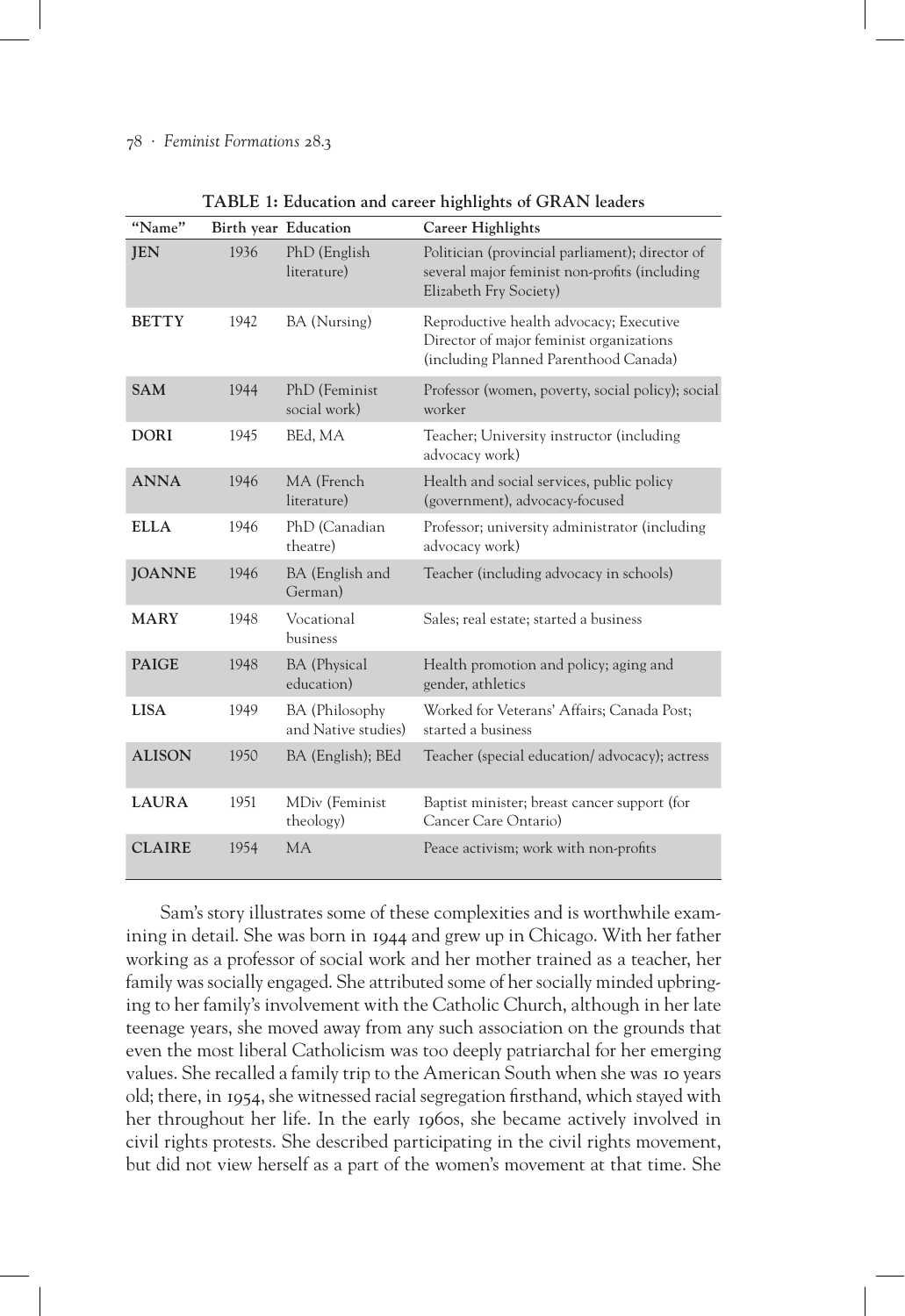did, however, recall taking a strong stand against the Catholic Church's ban on contraception and birth control in those years, at which time she was then attending a small Catholic college.

Upon graduating from college, Sam worked as a juvenile probation officer in Chicago. She met her husband in 1965 and they married the following year; she was 21 years old. Once married, they lived in the UK where her husband completed a doctoral degree and lectured at a university. Sam put her own plans for graduate school on hold for the decade that followed. They had two children; the primary caregiver at home, Sam also worked part time in a psychiatric hospital and in the British equivalent of the Children's Aid Society, and she became involved in the hostel movement. Despite the fact that she was no longer involved in formal protest and her priority was caring for her young children, she remained engaged in politically and socially minded work, much of it strongly informed by feminist values.

In 1974, when Sam's children were 5 and 2 years old respectively, her family moved to Toronto. Once both children were in full-time school, she returned to school herself. Over the following decade, she completed bachelor's, master's, and doctoral degrees in social work; she then became a professor. Sam's academic work focused on women and poverty, looking at how different policies worked (or did not work) for women on the margins of society. In addition, she occasionally volunteered with organizations working with people who were systematically disadvantaged. She noted, however, that her busy home-life coupled with her busy work-life meant that she still had limited time for activism. While she described her volunteer work as "community service" as opposed to "*active* advocacy," she remained engaged in feminist work—both paid and unpaid—throughout these years. As she neared retirement in 2007, she turned her energies toward "active" advocacy, namely through her work with GRAN.

Sam's lifecourse reflects a number of wider experiences as well as areas of divergence among the women in our research. Like Sam, many noted that their commitment to social justice began in their early lives, and some discussed participation in the civil rights, peace, and/or feminist movements of 1960s–1970s. Several then described their child-rearing years as a less political phase of life. Years with young children, followed by years with high work demands, simply did not leave space to "actively" engage. Unlike Sam, many also faced restrictive or abusive marriages, further limiting their opportunities. Many were nevertheless still involved in feminist-oriented work, through careers with strong social justice leanings, volunteer work, and/ or personal struggles (e.g., advocating for children in schools, fighting divorce and custody battles, and so on). Perhaps the strongest pattern to emerge from these stories was that almost all of the women in our research viewed later-life as an opportunity to engage more fully in the issues that motivated them in their youth.

Table 2 summarizes the activist histories of the four women in our research who, at the time of writing, and alongside Sam, were among GRAN's past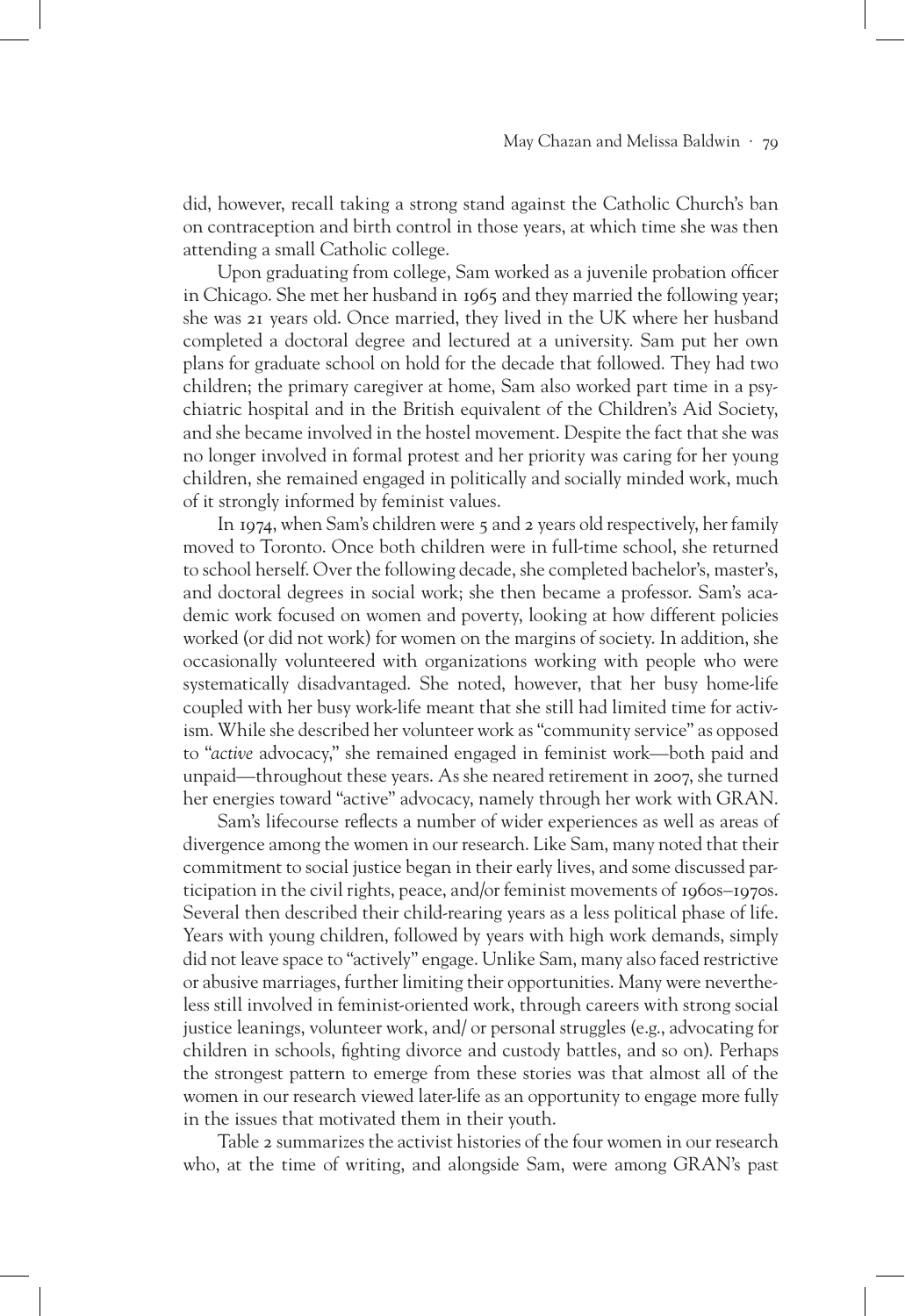# **Table 2: Activist History Vignettes for Present and Past Co-Chairs of GRAN**

**Paige** described herself as feminist from childhood, taking after her grandmother, who was an ardent feminist. Upon graduating from university, she worked as the director of women's athletics at a university, fighting for women's inclusion in intramural sports. Because "staying the night with someone was taboo unless you were married," and eager to move out from her parents' home, she soon married a colleague and shortly thereafter she became pregnant; she was 22 years old. She noted that birth control was not yet widespread. In fact, she described many aspects of her personal life in relation to feminist struggles and the changing social policies in Canada that took place as a result of the women's movement of the 1960s–1970s. But, because she was "taken up with caring for kids" throughout her 20s and 30s, she described herself as "not directly, but always peripherally involved in the women's movement." Her first marriage was financially and emotionally restrictive; she initiated a divorce shortly after divorce laws changed in Canada to facilitate women's exit from such relationships. She worked first for the Canadian government in health promotion, always with feminist leanings, and later as a consultant for several Canadian and international initiatives around health, gender, and aging. She had a second long-term partnership, which was also restrictive, and which ended in her early 60s. In 2006, as her work commitments were slowing and her partnership was ending, she became one of the co-founders of NAC (GRAN's predecessor organization). Later-life, for Paige, was a time of continued and increased feminist engagement.

**Claire** grew up with parents whom she described as "small 'l' liberals": "they had a strong sense of a just society, but in the context of a capitalist system." She was very politically active as a teenager. During high school she went on two life-changing trips: one to Germany, where she visited historic sites of the Holocaust, and another to Japan, where she visited Hiroshima. After her undergraduate degree, she pursued master's degree work investigating the peace movement under the mentorship of prominent feminist and peace activists. At 23, she married and soon decided to pursue peace activism full-time. She had her first child at 32, followed by two more at 34 and 37, and stayed home to raise them. During her years with young children, her activism was on a volunteer basis; she often brought her children along to marches and protests. After her children moved out and she "retired" from community organizing, she sought "a calling." The Grandmothers to Grandmothers campaign emerged and she dove in. Before long, she co-founded the National Advocacy Committee (predecessor to GRAN) along with Paige. For Claire, her work with GRAN felt like a convergence of her many varied experiences with activism.

**Alison** described herself as coming from a Left-leaning family, and she engaged in some peace activism in university. Shortly after finishing her undergraduate degree, she got married because she became pregnant; she was 22 years old. A year later, when she was pregnant with her second child, her husband disappeared. She moved in with her parents while she completed teacher training and began what would become her 23-year-long teaching career. She re-married and had a third child. Although, her second husband was controlling and did not share her political leanings, she was unable to leave for fifteen years. She described herself as not actively involved in activism during her 20s and 30s; she was busy raising children and extricating herself from her second marriage. She did engage in advocacy work as an educator, however, and was heavily involved in advocating for her daughters in the school system. After her divorce and remarriage, this time into a very supportive relationship, she left teaching to follow her passion: acting. She joined GRAN after retiring from acting. For her, later-life and GRAN provided a new space to actively engage in activism she had long felt strongly about.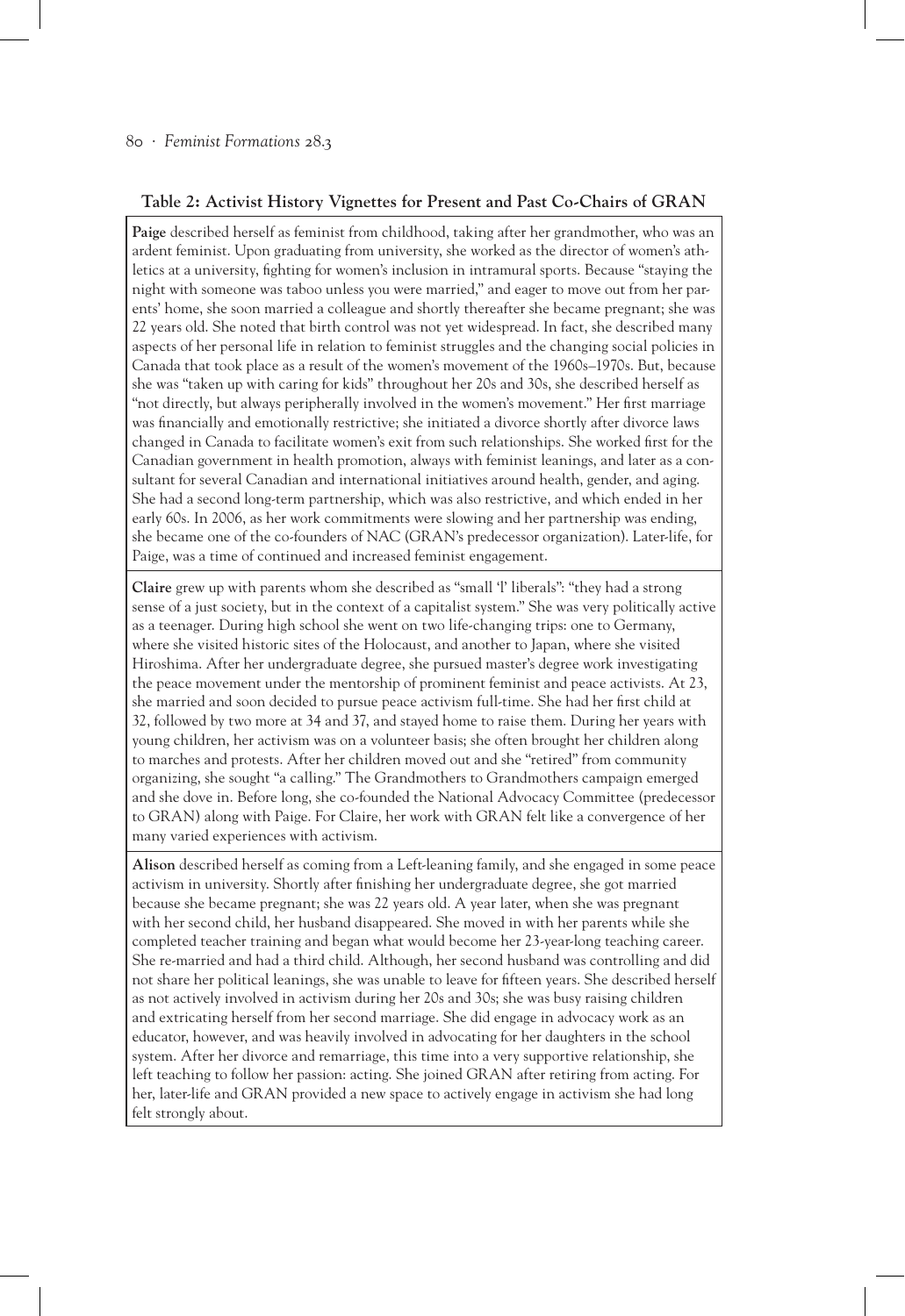**Mary** grew up outside of Boston with a very conservative father and a liberal mother. She described having been interested in the peace and civil rights movements as a teenager, but being "forbidden from going to Boston" because of the protests. She began university in Canada but did not complete her degree; instead, she transferred to a vocational business program in the US. She got married and had a daughter at the age of 23. Working part-time in sales, she spent much of her 20s and 30s single-parenting and working to exit herself from her first marriage, which was very isolating. Due to immense calls on her time and a complete lack of support, she did not engage in activism through these years. Like Alison, she did build her advocacy skills through advocating for her daughter in the school system and working to end her marriage. She later re-married into a much more fulfilling relationship to a man who was more socially minded; she continued to work in sales and then started her own business. After her second husband passed away, she joined GRAN, which offered an opportunity to make the kind of contribution she had long supported, while providing meaning and community in her life.

and present co-chairs. These summaries illustrate this trend toward later-life engagement, while also highlighting some important areas of diversity among them. All revealed how their activism was shaped by their life courses and life circumstances, and discussed the importance of later-life activism. Paige and Claire, however, emphasized longstanding involvement in social justice struggles, while Alison and Mary suggested that their explicit engagement in advocacy came after retirement. In discussing the trend of aging and activism, several GRAN members remarked that later-life was less encumbered and bore fewer social risks. In late 2013, Alison explained,

We were raised to believe we could move mountains and, somehow or another, we intend to prove it. It's partly the era we were raised in; we learned as young women that you don't just sit back and let things happen, you dig in and get going to change things if they need to be changed. In my case, this didn't carry through to the period of time when I was raising kids, but it certainly was something that I went back to fairly quickly after my kids were gone.

Some also noted how the perspective that came with age strengthened their convictions and propelled them to act, and the urgency they felt to leave the world more just for future generations. Anna expressed the following in 2013:

I think this is a marvelous time of life. People say, "I hate getting older"—no, it's just so liberating. It's marvelous. I want to play a role, and I feel energy, I feel a drive to do things that are going to make a difference. What's the mark I'm going to leave on this world? Not necessarily individually, but what can I do to make things better?

Over all, then, our research reveals a network of older women with complex lives and ways of engaging in activism. These are women with education, skills, and experience who, in later life, are choosing to dedicate much of their time and energy to working for global justice. Most did not know each other prior to engaging in this network, and reside across a geographically dispersed country.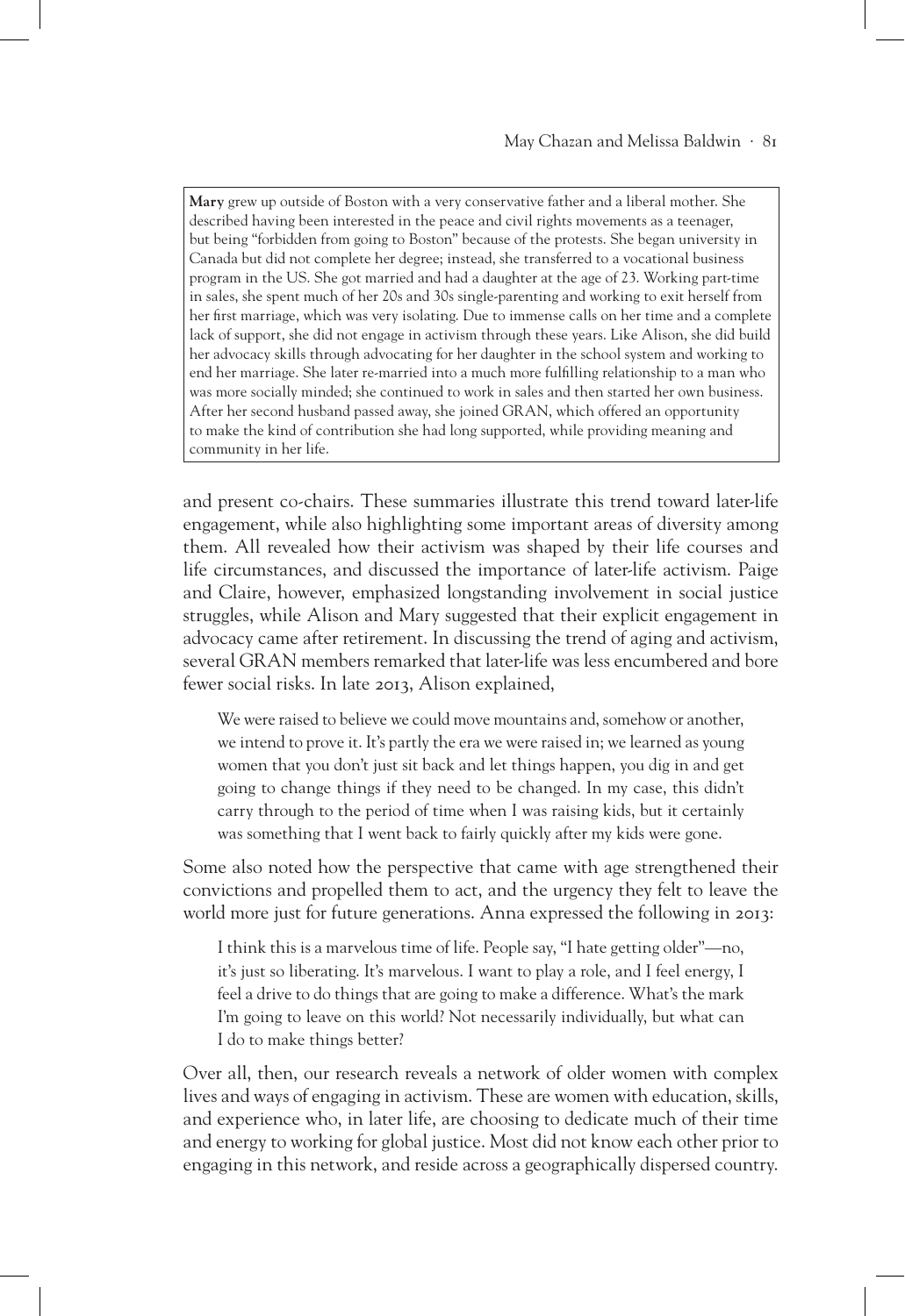Yet, they come together—virtually for the most part—to leverage what power they have locally, nationally, and globally, in campaigns that they believe will lead to better and more equitable conditions for women and girls in the Global South. Drawing on strategies and tactics of all varieties and the emotionally charged discourse of "grandmotherhood," GRAN members are contemporary feminist activists. Their lives, organization, and relationships demonstrate the complexity of this activism, thereby, posing a number of challenges to the rigid boundaries and implicit assumptions of the feminist waves metaphor.

# **Beyond the Waves**

We return now to our discussion of the waves framework. In the remainder of the paper, we bring our above findings into conversation with our earlier discussion of this metaphor, drawing on our research to expand and deepen our analysis. In so doing, we revisit each of our three pivotal critiques.

# *Beyond Ageist Assumptions*

As noted earlier, a small but growing body of scholarship has critiqued the waves metaphor for the way it functions to reinforce and reveal the ageism that exists within feminism and society. K. Sawchuk notes, for instance, that the metaphor consolidates assumptions that older women are passive and apolitical by framing them as "washed up" and renders their activism invisible within feminist activism by claiming that they have "disappeared" (2009, 60). In a number of ways, our research with GRAN clearly challenges this ageism.

Most obviously, the finding that later life was a time of new and renewed activism for the women in our research directly opposes any presumption that these women were withering away or disappearing from activist circles. Their lives contest the assumption that feminist-oriented activism is the work of youth, or that each new wave takes up the struggle with new ideas and fresh energy, relegating previous generations to spectate from their rockers on the sidelines (K. Sawchuk 2009).

In addition, particularly in considering GRAN's extensive online organizing, our findings also refute notions that older women are "stuck in their ways," or that their tactics are passé (Bailey 1997, 21). Challenging stereotypes of older women as technologically illiterate, GRAN members use extensive social media campaigns, as was noted by Paige in 2013: "in our last campaign, we had very sophisticated Facebook and Twitter campaigns. So that's a comment on older women and their capacity." In discussing recording their own "granny version" of prominent artist K'Naan's song, "Wavin' Flag," which promotes access to affordable medicines, GRAN's founding leaders further reflected the following: "grandmothers and young people quickly spread the word through Facebook and Twitter, and K'Naan posted a link on his celebrity website. In just one month the video had over 4,500 hits. Who says grannies can't move with the times?"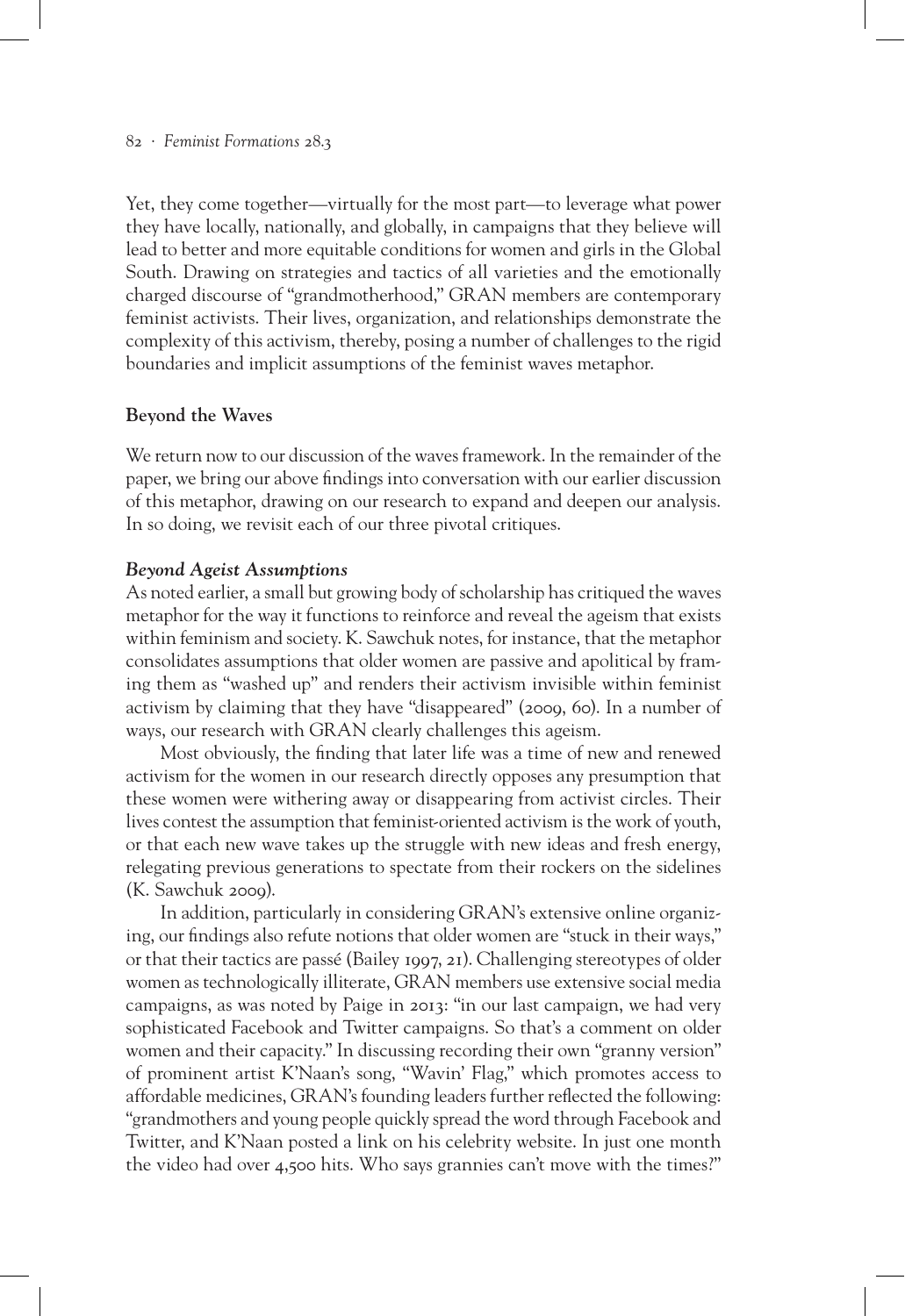(Edwards, Wallace-Deering, and Watson 2011, 19). To believe that these women are anything but contemporary feminist activists making use of the most current organizing strategies is clearly false.

Finally, many GRAN members expressed that their activism was not only about advocating for African women and children, but also very much about resisting the invisibility and discrimination they experience in Canadian society as older women. For many, the realities of inhabiting aging bodies motivated their advocacy. They explicitly discussed GRAN as a resistance to the ageist stereotypes of older women as marginalized, frail, and passive (D. Sawchuk 2009; Kutz-Flamenbaum 2007; Matlok-Ziemann 2014).<sup>11</sup> As Alison said in 2013, "It's the image of people surging to the forefront at a time in their life when the public perception would have them fade into the background. It's just so powerful. . . . I'm not willing to be insignificant, and I've got the time and energy right now to make sure I won't be." These women stand alongside feminists in their 20s, 30s, and 40s as global actors, launching sophisticated social media campaigns, and infusing feminist struggles with much-needed labor, experience, perspective, and critical thinking. Their words, actions, and convictions all challenge lingering ageist notions that activism is, or should be, the work of youth, and that older feminists are anachronistic or obsolete.

#### *Beyond Simplistic Categorizations*

Our research also complicates the simplistic categorizations associated with the waves metaphor, pointing instead to the complexities and continuities within contemporary feminism. Despite the fact that the GRAN leaders in our research described varied levels of connection to the 1960s–1970s women's movement, coming to feminist advocacy in different ways and at different times in their lives, in most feminist circles their ages alone would classify them as "second wavers." With this label, moreover, they would then be assumed to organize in certain pre-prescribed ways and according to certain pre-prescribed discourses and strategies (K. Sawchuk 2009; Hogeland 2001). As Purvis (2004) notes, distinct mobilizing discourses, strategies, politics, and ideas have become rigidly associated with each wave: the "second wave" inextricably linked to formal protest, localized mobilization, and the discourse of "the sisterhood"; and the "third wave" synonymous with intersectionality, transnationalism, and online organizing (Showden 2009; Jensen 2000). Our research blurs these boundaries.

This is particularly evident in how GRAN members position themselves in their transnational solidarities—drawing nuanced intersectional analyses alongside a remobilization (and rebranding) of the discourse of "the sisterhood." The powerful mobilizing discourse of "grandmotherhood," discussed earlier as key to their transnationalism because of how it evokes connectedness and commonality between older women in Canada and southern Africa, also resonates with the essentialist 1960s–1970s "sisterhood" discourse.<sup>12</sup> Yet, while GRAN members certainly draw on some strategic essentialism in their deployment of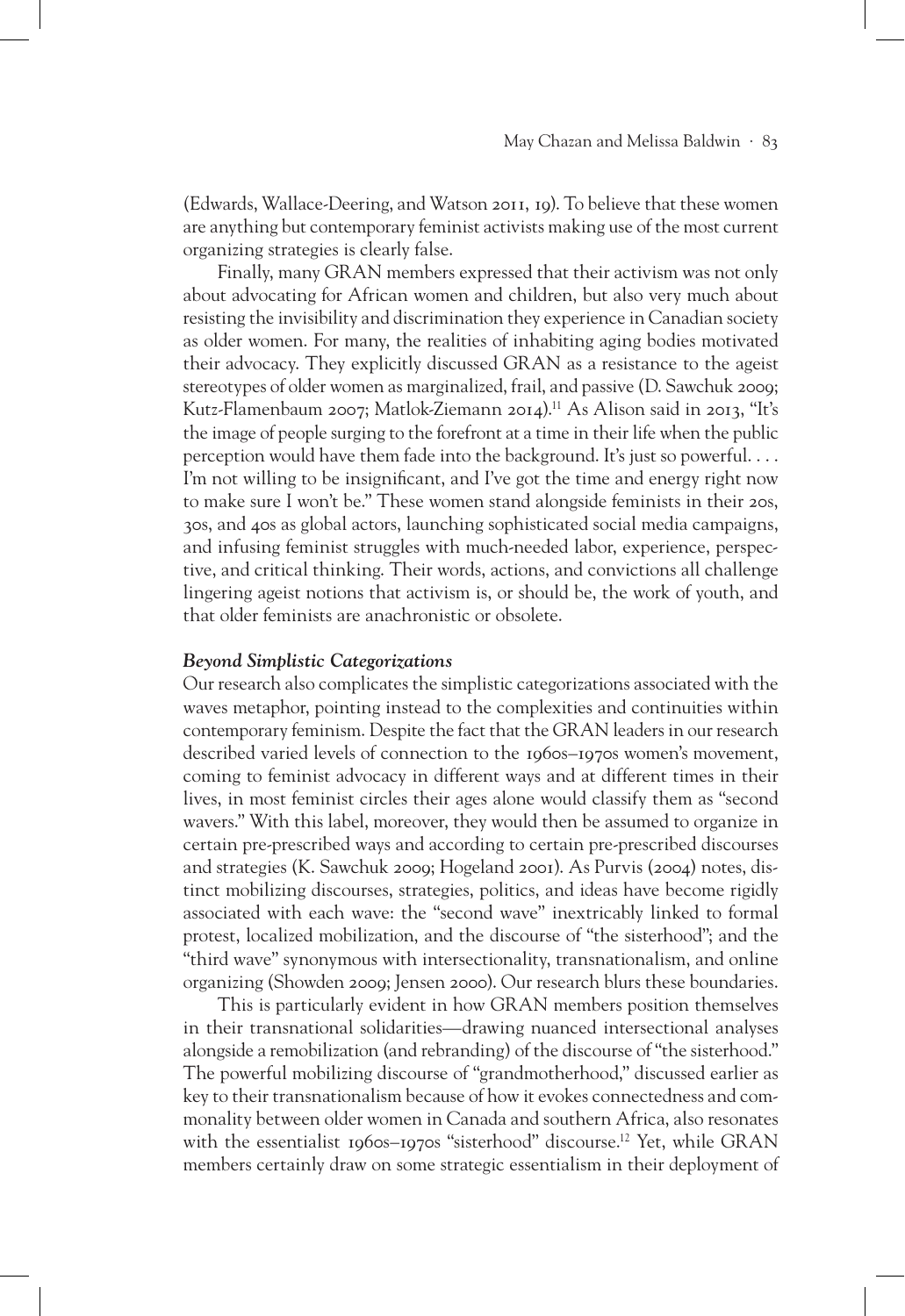"grandmotherhood," it is not entirely accurate to simply transfer the well-known critiques of the "sisterhood" (Spivak 1995; Mohanty 2003): that is, to assume that GRAN members have failed to recognize intersecting forms of power, privilege, oppression, and differences among grandmothers (see Lorde 1983; Hull, Scott, and Smith 1982). Most of the GRAN leaders in our research were, in fact, keenly aware of the systems of power operating within their network. For some, the passage into grandmotherhood was not about identity politics or some sameness of experience, but rather acted as a reminder of how vulnerable each child is and of the massive *inequalities* for children globally. As Sam eloquently noted in 2013,

Being a grandmother, and I don't necessarily mean a biological grandmother, I think what happens is we come back to little children, and when we come back to little children we think about what we want to do on behalf of little children—usually, but not always, our grandchildren. You think about what the grandmothers in Africa are doing for their grandchildren, which we can't imagine having to do or perhaps being able to do. The courage is just amazing. For a period of time before becoming a grandmother, you are away from small children, and then grandchildren bring back to you the wonder of life—and the vulnerability. For our children and our grandchildren it's lucky that the wonderment is perhaps larger than the vulnerability, but not so for others.

The meanings given to their transnational "sisterhood," then, sometimes have to do with recognizing, rather than masking, the differences among them; these meanings underpin their sense of privilege and their responsibility to work for more just conditions for African women. Furthermore, many of our participants drew on intersectional analyses in discussing their activism, thereby further revealing their awareness of how interlocking forms of oppression implicate people differently.13 Mary, for example, reflected in 2013 on the confluence of certain systems of oppression—ageism, gender, and geography—which contributes to the erasure and infection of African grandmothers:

It's a double whammy for the grandmothers in Africa because they've got the gender inequality—which puts them at risk for the whole gamut—but also *older* women in Africa don't exist; they don't keep stats on their health issues. So the ones that do have the HIV virus, they are the last and the least likely to get treatment.

Rather than adhering strictly to some uni-dimensional, universalizing approach, GRAN members were melding complex theoretical ideas and discourses associated with feminisms across the twentieth and twenty-first centuries—grappling with issues of power and privilege and adopting intersectional analyses, while simultaneously and strategically remobilizing a discourse akin to the feminist "sisterhood."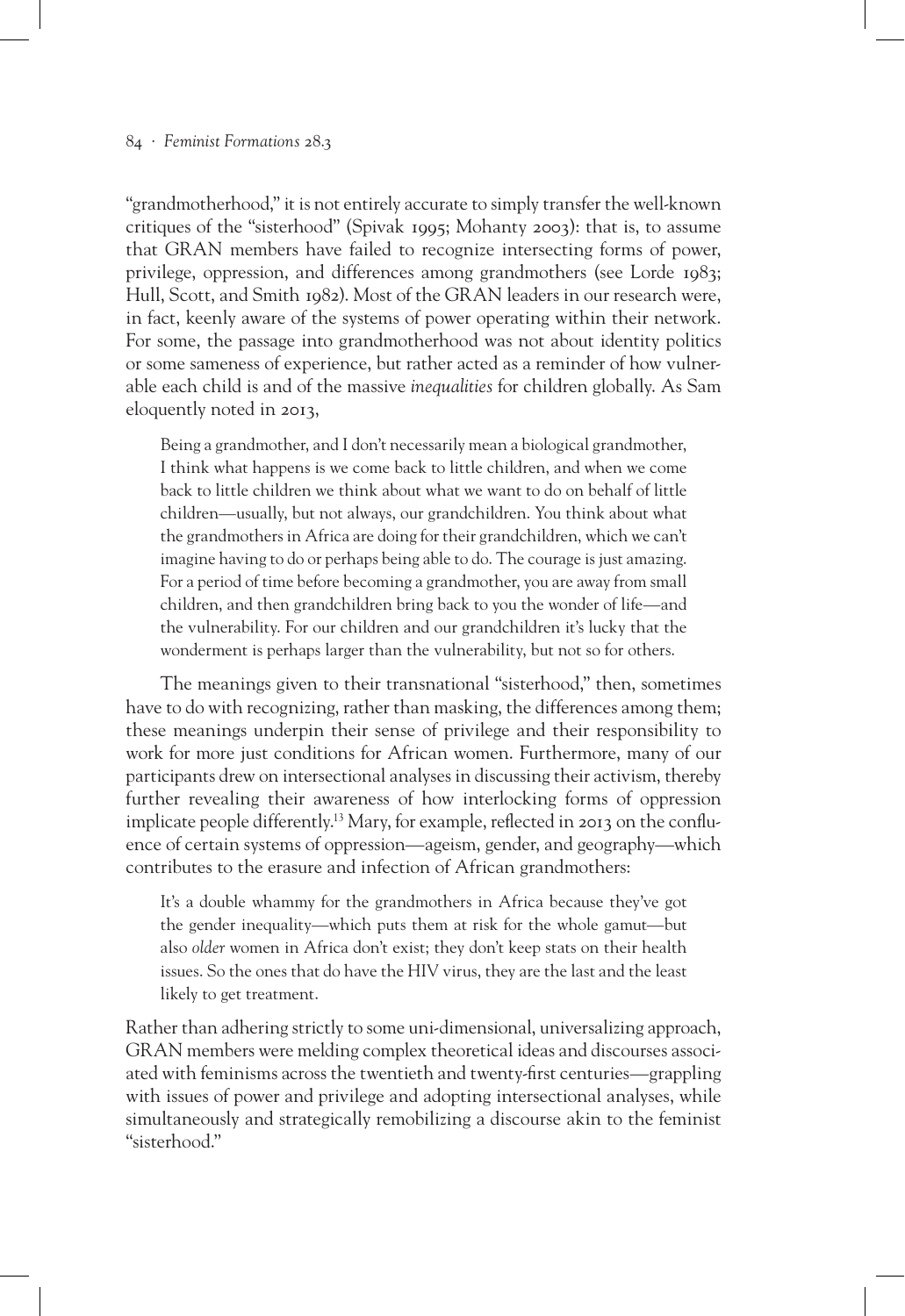Moreover, just as this merging of discourses and theoretical leanings destabilizes the rigid categories of the waves framework, so too does the versatility of GRAN's organizing strategies debunk these associations. As discussed previously, GRAN uses a variety of tactics—from localized consciousness-raising groups, formal protest, and rallies to transnational solidarity-building, social media campaigns, and online organizing—which also clearly merge a combination of strategies, old and new, from across the "waves" of feminist activism.

GRAN's multiplicity of organizing strategies, together with its complex mobilizing discourses, challenge the imagined categories associated with the waves, demonstrating instead the prevailing continuity of feminist activism. GRAN members are struggling with their positions as white, middle-class women in the Global North who are seeking to build solidarity—through a combination of virtual and embodied practices—with older women in sub-Saharan Africa, across enormous, intersecting differences in power and privilege. Meanwhile, they are simultaneously drawing on a discourse reminiscent of the "sisterhood," re-thinking it in ways that serve their political purposes and allow them to move beyond, to some extent, the earlier critiques of essentialism (Jensen 2000).

#### *Beyond Generational Discord*

Returning to the third of our critiques, we examine our own relationships with GRAN members, and particularly how these challenge pervasive notions that different generations of feminists are necessarily ideologically opposed. As K. Sawchuk and others note, the waves metaphor assumes that "feminism is generational, that depending on when one was born, one is of a particular worldview," with different generational worldviews deemed incongruent (2009, 61; see also Purvis 2004; Henry 2006; Garrison 2000). Our conversations with GRAN members unsettle this generational thinking, revealing stark similarities—not gaps—in our personal politics and views (K. Sawchuk 2009). We return to our dialogue with Sam to highlight some of these cross-generational consistencies.<sup>14</sup>

Back in Sam's home, we moved to her dining room table, where she had prepared lunch for our day together. As we ate, the tone and content of our conversation shifted. No longer were we guiding Sam through the chronology of her life; instead, she reflected on her perspective that came with aging. She drew us into a three-way discussion about an entirely new topic: childcare in Canada. This lunchtime conversation illuminated striking commonalities in our political and theoretical positions, despite our differences in age and generation. Consider the following excerpt from our interview in 2013:

Sam: I think it is true that we see the world just a bit differently with the passage of so many years and it may be we're motivated because we see how long it has been, and how some things have changed, but how many things haven't. It's a funny perspective, and I'm not sure when you're 40 it's as clear.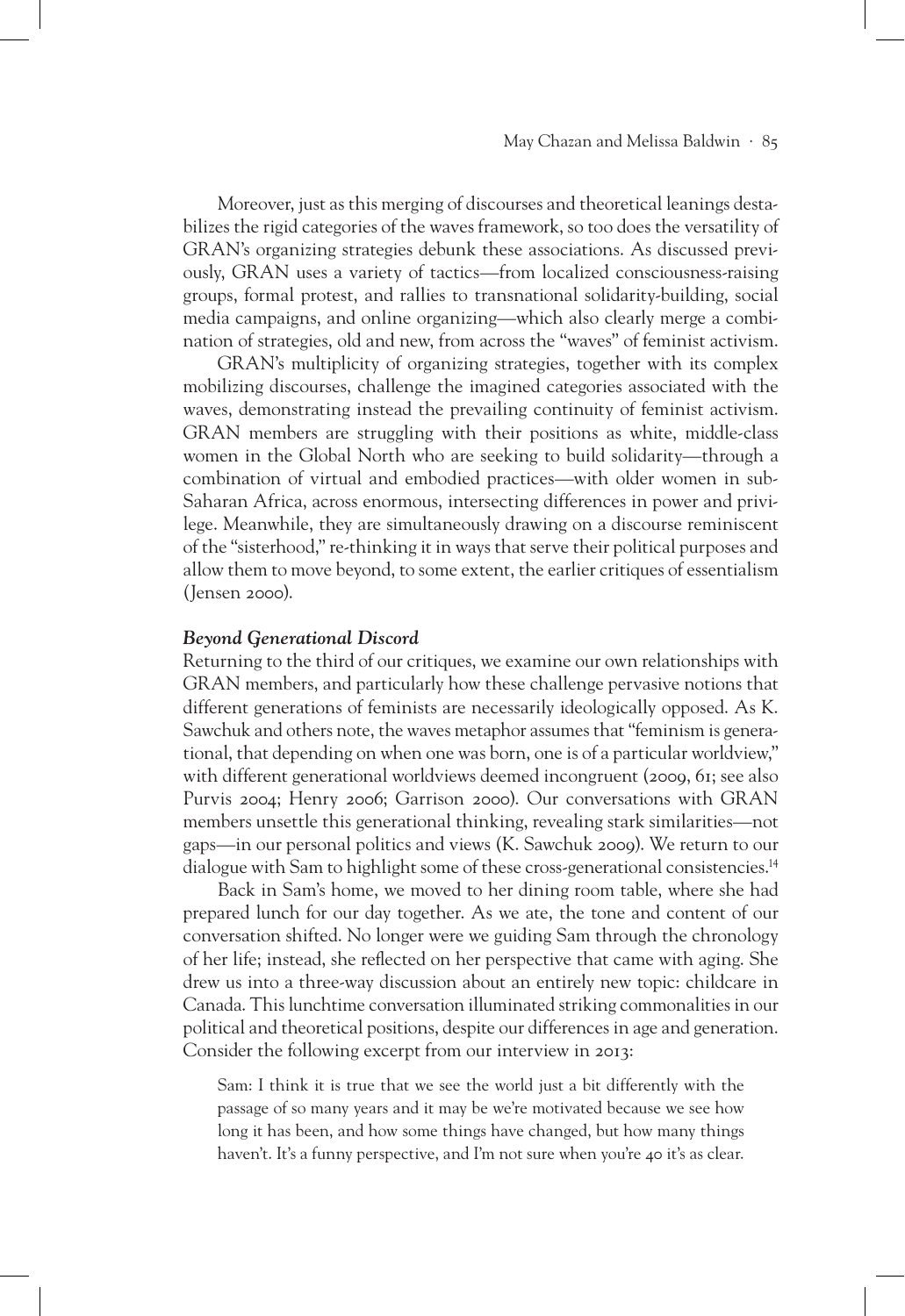I'm not sure whether you can see how much has changed and how much hasn't, and how in some ways these can be the same things. . . .

May: I'm starting to get little glimpses of what has changed now [as I reach 40], especially when I spend time with Melissa.

Sam: Well I think the clearest case for me is when I think about how far women have come in some ways, and then I look at my daughters and I think: you know, life is crazy. How can we as a society expect families to have both parents working and provide so little, so really little?

May: Most families can't survive without both parents working. I don't know how you could possibly make ends meet because even when you have both parents working, it can be tough. And there's no national daycare program. Sam: Exactly! I watch the stress in them trying to balance. And they do a wonderful job, as you do. But you have to think of the toll, and how can we be so inhumane? So . . .

May: Short sighted!

Sam: So short sighted, so totally short sighted. And I don't say that it was a wonderful thing; I found it very frustrating during the time I was at home, but . . . we should approach the business of children's development, of children thriving, as all of our responsibility, to make provision. And we don't. Melissa (Nodding in agreement.)

We each sat back, acknowledging our shared frustration. May continued the conversation:

May: Well it's the unfinished business of feminism. There are many such areas; childcare is certainly an important one.

Sam: We came so close [to a national childcare strategy] in the early '70s. I think you probably weren't born when that report came out, but it was a fabulous one. That was the first of the National Childcare Action Plans. It never came about. . . .

May: Well, I'm hopeful that it might still happen. I'd really like to see my daughters in a different and better situation. . . . I know it's better for me than it was for my mother, who was a single mom at a time when there just was no protection or support. But when I think about the struggles around childcare—the balancing act, the juggling act—surely we can come up with a better plan.

We paused again. While we understood the distinct perspectives we each brought to the conversation because of our contrasting life experiences and the different contexts in which we came of age, our politics were not incongruent (Alfonso and Trigilio 1997). Rather, our differences invigorated the conversation. May continued again:

May: [In terms of a feminist struggle, though,] I feel like this is a tricky one, because until you're in the middle of [raising children], you don't realize what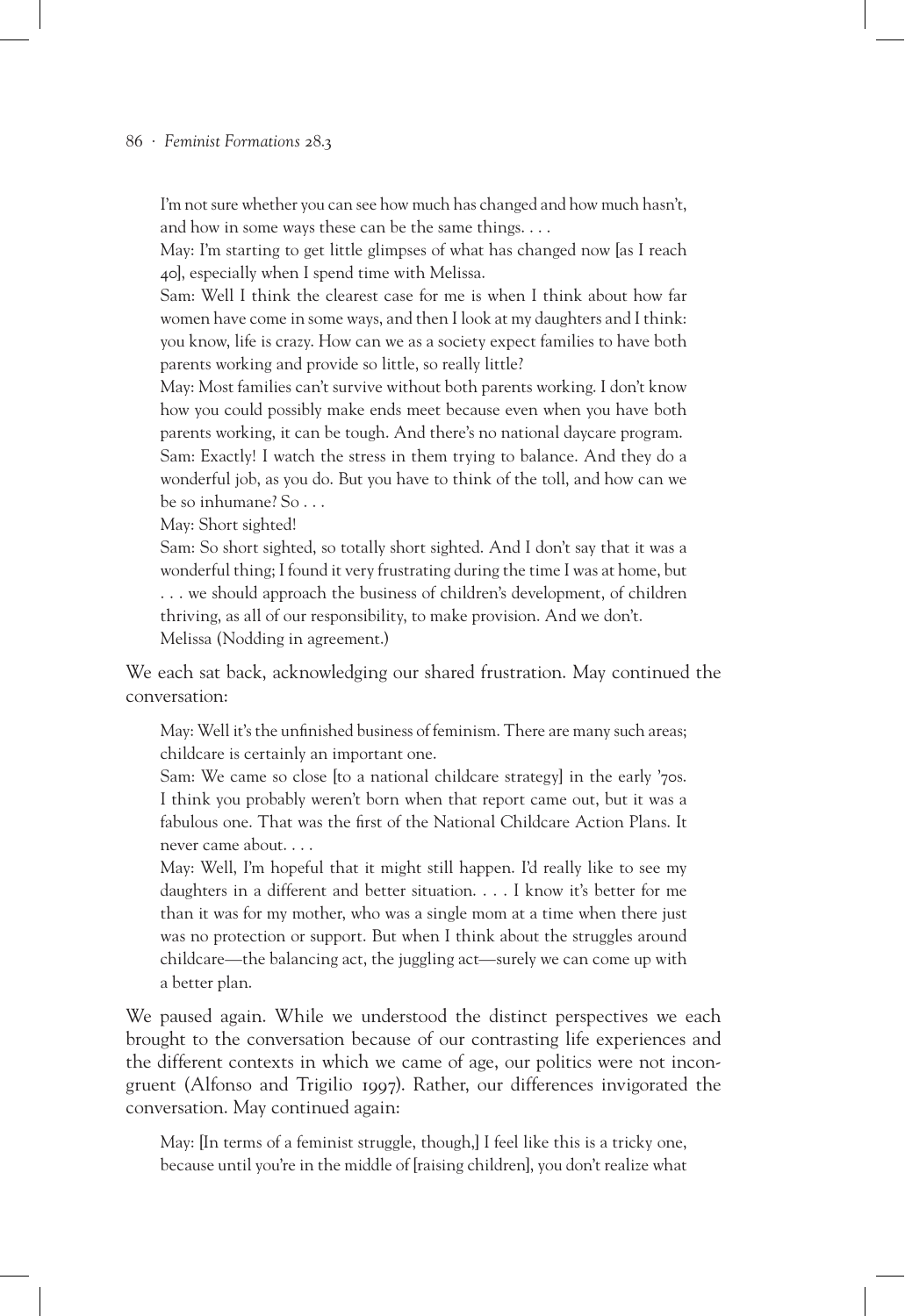a huge issue this is. I think most people at 20, even if they're political and engaged in important issues, I think most people at 20 who don't have children are not necessarily aware. . . .

Melissa: It wasn't until I starting working closely with May that I was confronted with these realities.

May: Most people don't really understand it unless they have some first-hand experience with it, I guess? I didn't anyway, even though I watched my own mom. I didn't get it until I was trying to do too many things, pulled in too many directions. This is the way it is for so many people—mostly women. And in my case, it isn't even as difficult as it is for so many others. My partner does at least an equal amount of childcare, if not more. We have resources, support. But I feel like there's still a particular time of life and, *in* that time, it's hard to get involved in anything more because there's too much going on to begin with.

Sam and Melissa: (Nods and affirmations) Sam: Exactly! Exactly!

# **Concluding Thoughts**

The waves metaphor is entrenched as a framework for thinking about feminist history in North America. It has allowed feminists to justify their struggles by simultaneously connecting them to their predecessors and staking out radical, new political agendas. Yet, this dominant discourse also elides certain people's struggles and reinforces the ageism, classism, and racism (among other -isms) operating within feminist movements and society more broadly. While many have critiqued the metaphor, few have brought empirical research to bear on these debates. Thus, in this paper, we have detailed the lives, activism, perspectives, and relationships of older women involved in GRAN, bringing this research into dialogue with the ongoing critiques of the waves. Our analysis has pivoted around three of the framework's implicit assumptions: its underlying ageism; its simplistic categorizations; and its assumed generational discord.

In contrast to dominant narratives of activism as the domain of youth and of older generations of activists as washed up, the women in our research are contemporary feminist activists engaging with the "newest" of ideas and organizing strategies. They describe their later lives as periods of activist renewal and resurgence—they feel fewer calls on their time, fewer social risks, and a growing sense of urgency and responsibility to work for change. These women are not, as they age, disappearing from feminist circles; nor are their ideas or practices anachronistic. In fact, many frame their activism as a resistance to such ageist stereotypes. Through their work with GRAN, they are deliberately defying images of older women as apolitical, disengaged, inconsequential, and invisible.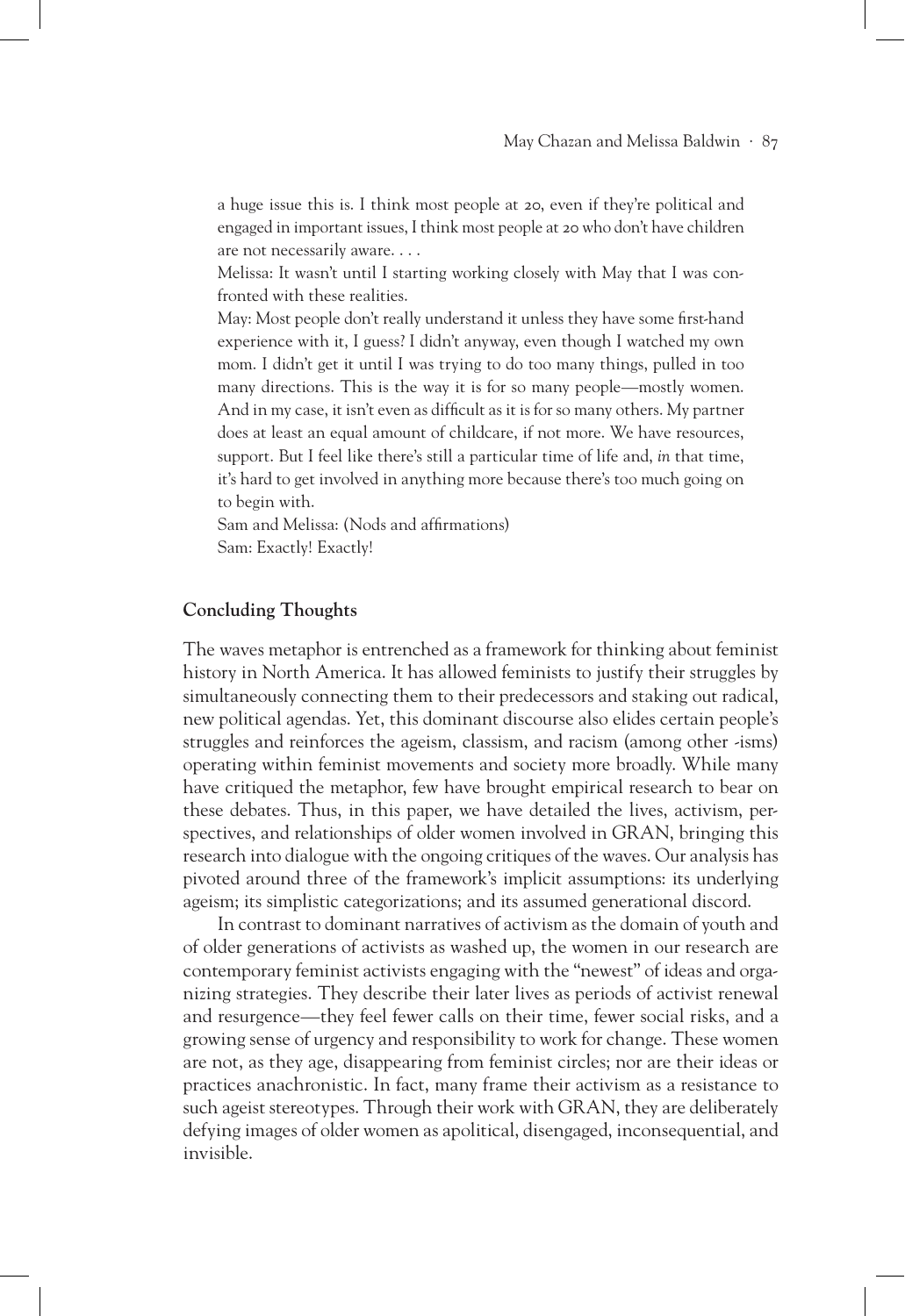#### 88 · *Feminist Formations* 28.3

Our research also challenged the idea that people's ages or generations (simplistically associated with specific "waves") are inextricably linked with their organizing strategies and discourses. Because many of the women in our research came of age in the 1960s and 1970s and now identify as feminist activists, they would, in most feminist circles, be deemed "second wavers." However, their activist histories revealed that they came to activism and to feminist identities at different times in their lives and for different reasons. Some were engaged in the women's movement in the 1960s and 1970s, but many were not. Nevertheless, their "second wave" label presumes certain ways of organizing—notably formal protest, consciousness-raising, and localized campaigns—as well as some connection to the essentializing discourse of the "sisterhood." In reality, though, their activism involves a combination of localized and transnational organizing, online and embodied practices. And while they draw on a rebranded version of the "sisterhood," many infuse this with reflections on power, privilege, and intersecting forms of difference. Thus, GRAN merges strategies and discourses associated with feminism across the "waves," pointing to important complexities and continuities within contemporary feminist activism.

Furthermore, our intergenerational research relationships challenged notions that feminists deemed to be from different "waves" are necessarily divided by irreparable ideological ruptures, or that generation is even an accurate predictor of politics or worldview. Instead, our encounters with GRAN leaders depicted significant continuities in politics and theoretical leanings among us. Here, we concur with Hogeland's critical insight:

It is easier to construct these differences as generational because of the persistence of ageism, and, more benignly, simple age-stratification, in and outside of feminist movement. Our friendship networks are rarely integrated by age, and too often form the core of our sense of feminist identity and practice; our issues rarely assemble us in truly multi-generational movement or organizations. Our sense of "our" generation is too often simply our friendship network, our institutional location, our geographic situation, our own lives and the lives of a few other folks significant to us. (2001, 117–18)

Our relationships with Sam and other GRAN members certainly imbued us with the possibility—and indeed the urgency—of creating progressive, mutually-energizing, and critically-enriching movements based on cross-generational feminist solidarities.

Our research challenges a number of widely-held presumptions, which the waves metaphor consolidates and reinforces, about what feminist activism is, how it is practiced, and who it involves. Women's lives, organizations, and relationships are far too intricate for a framework underpinned by teleological linearity and simplistic categorizations. Our findings provide insights into the intricacies of contemporary feminist activism, particularly as these relate to the contributions of older activists. Like Linda Kerber, we believe that "there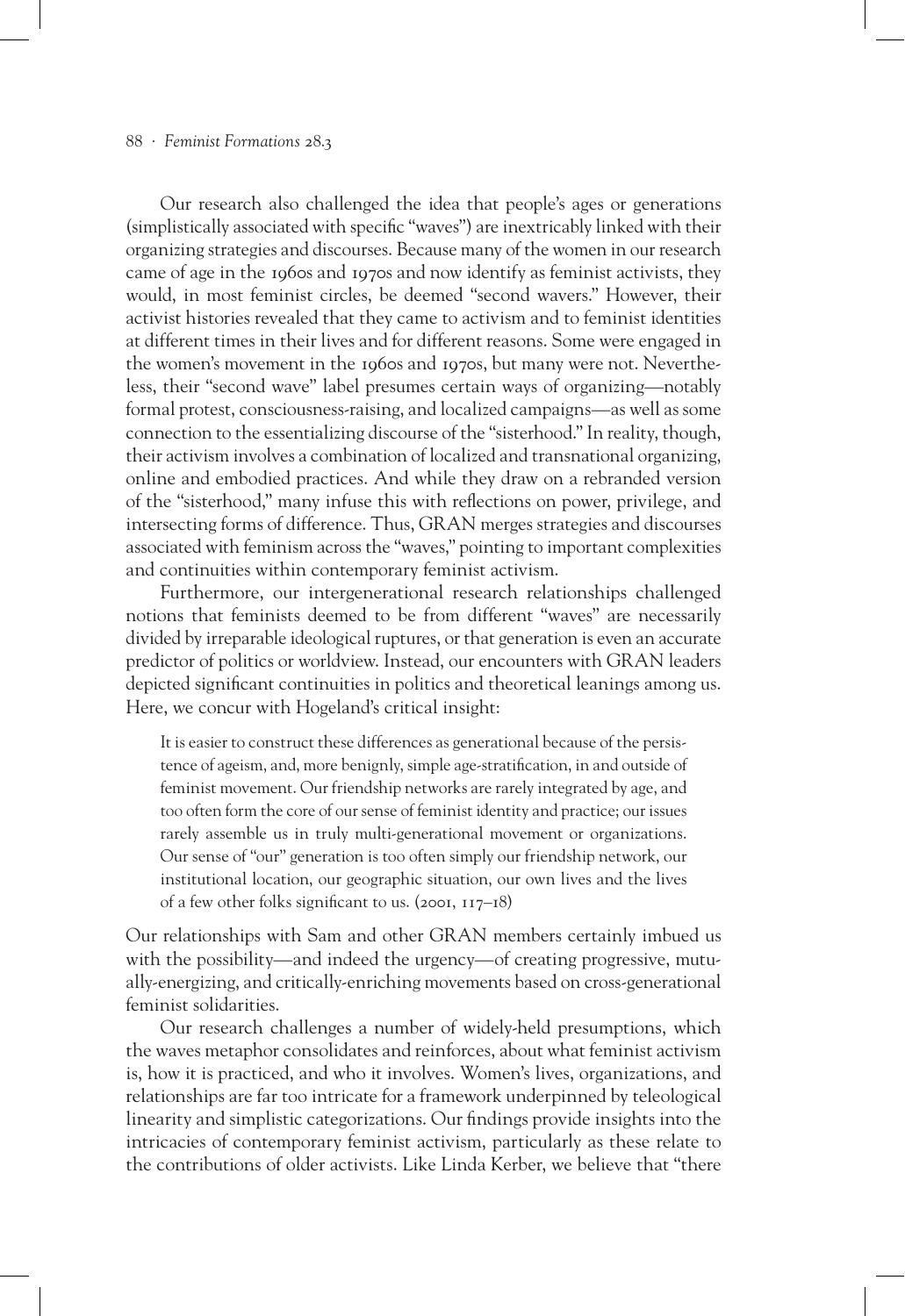is no longer any excuse for such a simplistic story" (2002, 92). Rather, we call for a conceptualization of feminist activism as a complex multiplicity of stories, which, together, should challenge oppression and render visible everyday resistances.

*May Chazan is a Canada Research Chair in Gender and Feminist Studies and a faculty member in Gender and Women's Studies at Trent University, Peterborough, Canada. She is also on the Executive Committee of the Trent Centre for Aging and Society. Chazan is inspired by how social justice movements form, operate, and generate change, and by how, across enormous differences in power, privilege, and worldview, alliances are forged and maintained. She is particularly intrigued by how women of different backgrounds, ages, and abilities work for change as they age, at different times in their lives, and especially in later life. Find her program of research at www.agingactivisms.org or contact her at maychazan@trentu.ca.*

*Melissa Baldwin is a graduate student at the Frost Centre for Canadian and Indigenous Studies at Trent University. Her research looks at the roles of slam poetry in fostering intergenerational and inter-movement solidarities for social change in the*  Peterborough community. She also co-hosts a radio show called Aging Radically on Trent Community Radio*, creating spaces for intergenerational conversations about activism across women's lives.*

#### **Notes**

1. While some variation exists, an overview of what is associated with each wave is roughly as follows. The first wave (1880s–1920s) tends to refer to the mobilization of the suffrage movement, which is typically associated with winning the vote for middle-class, white women. Following several decades of purported inertia, the second wave (1960s–70s) supposedly emerged, characterized by more widespread struggles for women's equality, efforts to transform traditional gender roles, and the universalizing notion of "the sisterhood." The third wave (1990s–present), which arose from another supposed lull, is associated with women of color challenging the essentialism of the (still predominantly white, middle-class) second wave, as well as with increasing transnationalism, multi-vocality, and the analytic of intersectionality (K. Sawchuk 2009; Alfonso and Trigilio 1997; Showden 2009). Like Aili Mari Tripp (2013) and others, we recognize that this framework has been critiqued for being North-centric. A number of scholars further argue, and we concur, that the framework also elides many feminist struggles, particularly those undertaken by women of color and working-class women. Kimberly Springer (2002) argues, for example, that, by marking the third wave as the point when women of color gained prominence, these women's struggles become erased from all other moments in feminist history. This paper focuses on challenging, in particular, the perpetuated ageism and false divisiveness within this historical narrative.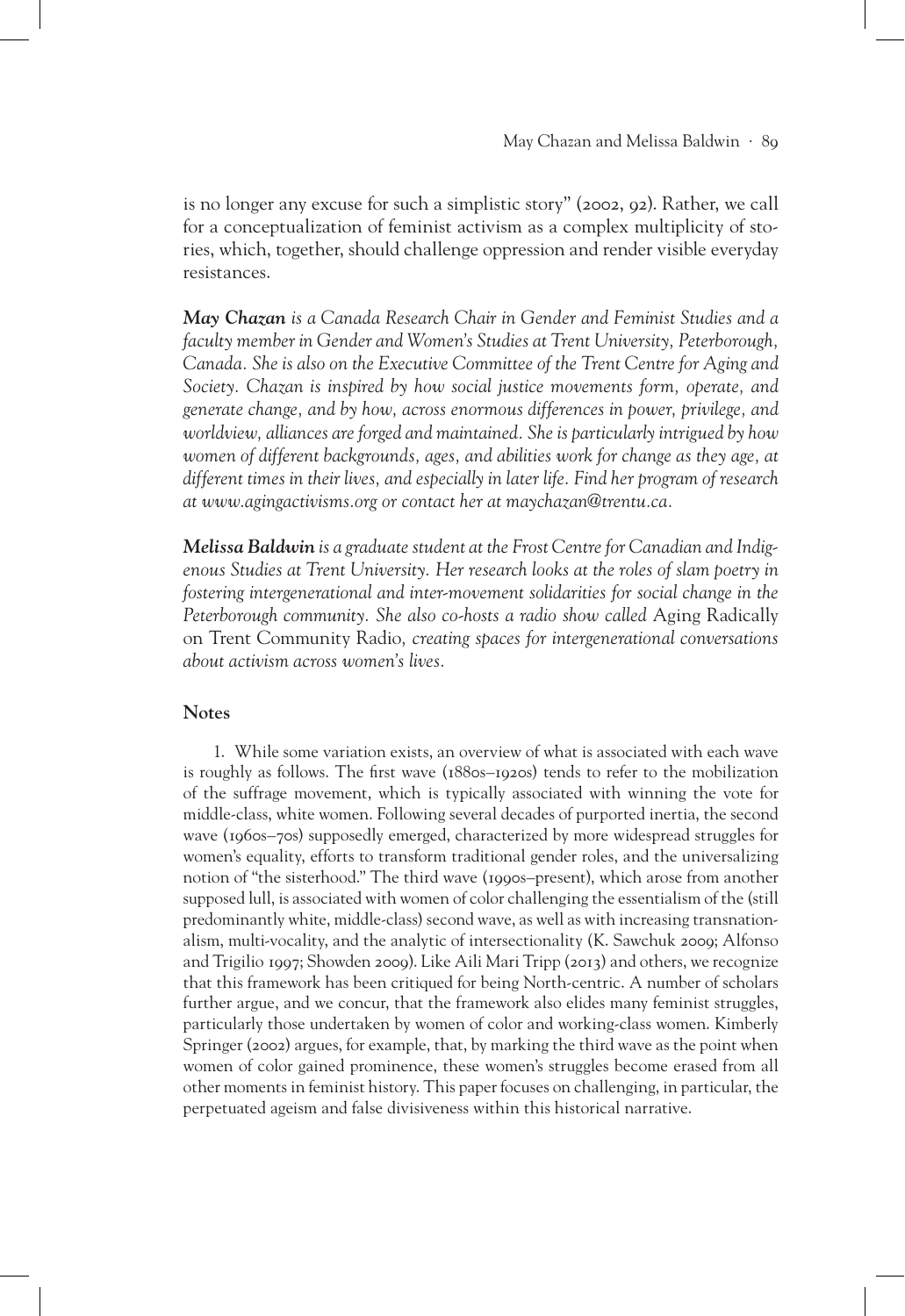2. See Laughlin et al. 2010; Hewitt 2010; Reger 2005; Garrison 2001; Aikau, Erickson, and Pierce 2007; and Laughlin and Castledine 2011 for comprehensive reviews of this scholarship.

3. Despite increasing attention to difference, feminist movements have yet to fully incorporate ageism as an intersecting system of oppression (e.g., Macdonald and Rich 2001).

4. Hogeland similarly analyzes the embedded ageism in this generational discourse, arguing that "the effect of using claims of generational difference to stand in for political difference is to reify ageism in the movement—on both sides of a putative divide" (2001, 108). While we recognize that ageism is two-sided, our analysis focuses on challenging the assumptions associated with aging.

5. This is the case with the assumption that women of color were not actively leading North American feminism until the "third wave" (or the 1990s); not only is this assumption false, it also makes invisible the significant contributions of these women throughout the twentieth century (see Springer 2002).

6. Interestingly, in considering whether a generational rift exists among feminists of color, Springer (2002) argues that such generational discord is a phenomenon of white feminism and that, among feminists of color, generational *continuity* bears greater importance. She states that "as young white feminists are seeking to step outside of what they consider rigid lifestyle instructions of their feminist foremothers (e.g., stylistic and political), young Black women are attempting to stretch beyond the awe-inspiring legendary work of women like Fannie Lou Hamer, Coretta Scott King, Ruby Doris Smith Robinson, Barbara Smith, bell hooks, and Angela Davis" (Springer 2002, 1068).

7. This research is funded by the Social Sciences and Humanities Research Council of Canada (SSHRC) through the Canada Research Chairs program. It was approved in 2013 and 2014 by the Review Ethics Board at Trent University in Canada and thus complied with ethical protocols set out by Canada's Tri-Council, including obtaining informed consent and maintaining confidentiality. In addition, we have based our research practices, to the best of our abilities, on an anti-oppressive framework (Brown and Strega 2005) and ethics of care (e.g., McEwan and Goodman 2010; Carmalt and Faubion 2010), allowing time for building trusting relationships, and being mindful of the subtle ways participating in this research could affect participants. At the same time, we recognize that all research relationships are shaped by the shifting subject positions of researchers and participants and by the contexts in which their relationships arise and exist, including the multiple, shifting, and overlapping systems of power (Rose 1997; Haraway 1988).

8. Note that GRAN's leadership team is dynamic: new people came on and others left over the course of this research and the writing of this article. For more on GRAN, see Chazan, Baldwin, and Madokoro 2015.

9. For further discussion of the strategic mobilization of "grandmotherhood" as a political strategy, see D. Sawchuk 2009; Chazan and Kittmer 2016. For a discussion of how older women in southern Africa perceive and remobilize "grandmotherhood," see Chazan 2015.

10. In a conversation in 2015, Sam explained that GRAN has taken the strategic but difficult decision not to use the word "feminist" in its materials. She explained the "unfortunate" reality that such language might deter people from engaging with GRAN.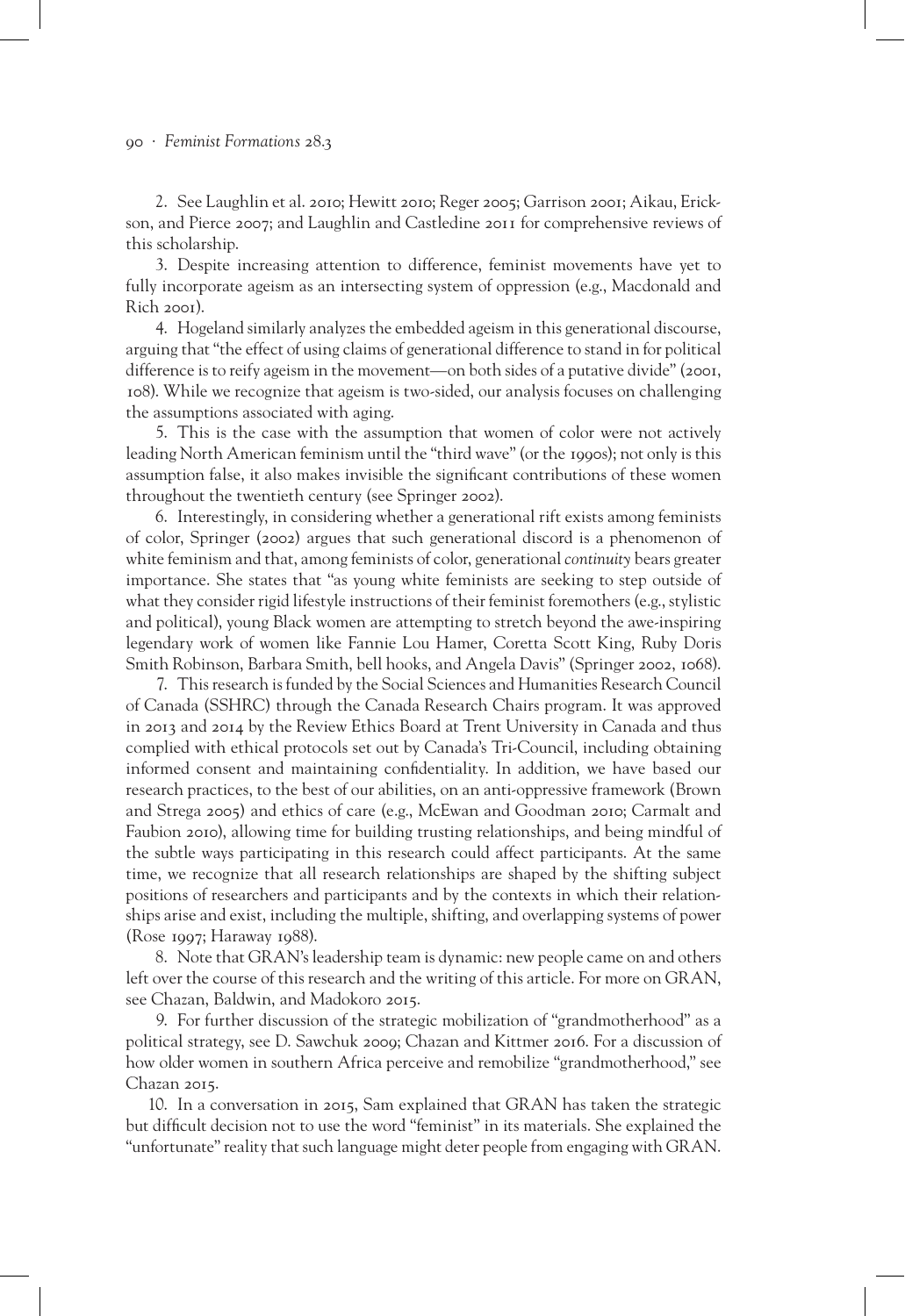She also explained the feeling among some on the LT that it might be just as problematic to omit the word "feminist" from GRAN's materials, acknowledging a certain dynamic tension surrounding this decision.

11. For more on how age is socially constructed and disciplined, see, for example, Katz 1996; Chivers 2003; Sandberg 2013; Ellison 2014; Marshall and Rahman 2015; Krekula 2007; Ratzenböck, Maierhofer, and Kriebernegg 2014.

12. Furthermore, in many instances throughout GRAN's archival material, "African grandmothers" are also framed as their "African sisters." For instance, "listening to," "learning from," and "cultivating primary relationships" with their "African sisters" were listed as GRAN's goals (Edwards, Wallace-Deering, and Watson 2011, 20).

13. Analyses of sexuality and gender identity, for instance, appear prominent to GRAN's advocacy; members recognize how sexuality interacts with other prejudices to increase risk of HIV and hinder access to treatment. This was evident in a discussion on their website regarding the marginalization and stigma faced by African women who identify as "LGBT."

14. Such consistencies were evident with a number of other participants as well. In particular, our conversation with Betty revealed similarities in our politics and concerns regarding sexuality and consent. We talked at length about the shifting landscape of awareness, education, and attitudes toward sexual health, comparing how norms have changed across the points at which each of came of age. Even with our awareness of shifting norms and political contexts, our ongoing views revealed commonality and not division.

### **References**

- Aikau, Hokulani, Karla A. Erickson, and Jennifer L. Pierce, eds. 2007. *Feminist Waves, Feminist Generations: Life Stories from the Academy.* Minneapolis: University of Minneapolis Press.
- Akintola, Olagoke. 2006. "Gendered Home-Based Care in South Africa: More Trouble for the Troubled." *African Journal of AIDS Research* 5 (3): 237–47.
- Alfonso, Rita, and Jo Trigilio. 1997. "Surfing the Third Wave: A Dialogue Between Two Third Wave Feminists." *Hypatia* 12: 7–16.
- Bailey, Cathryn. 1997. "Making Waves and Drawing Lines: The Politics of Defining the Vicissitudes of Feminism." *Hypatia* 12: 17–28.
- Brown, Leslie, and Susan Strega, eds. 2005. *Research as Resistance: Critical, Indigenous, & Anti-oppressive Approaches*. Toronto, ON: Canadian Scholars' Press/Women's Press.
- Campbell, Catherine, Yugi Nair, Sbongile Maimane, and Zweni Sibiya. 2008. "Supporting People with AIDS and Their Careers in Rural South Africa: Possibilities and Challenges." *Health & Place* 14 (3): 507–18.
- Carmalt, Jean C., and Todd Faubion. 2010. "Normative Approaches to Critical Health Geography." *Progress in Human Geography* 34 (3): 292–308.

Casale, Marisa. 2011. "'I Am Living a Peaceful Life with My Grandchildren. Nothing Else.' Stories of Adversity and 'Resilience' of Older Women Caring for Children in the Context of HIV/AIDS and Other Stressors." *Ageing and Society* 31 (8): 1265–88.

Chazan, May. 2013. "Everyday Mobilizations among Grandmothers in South Africa: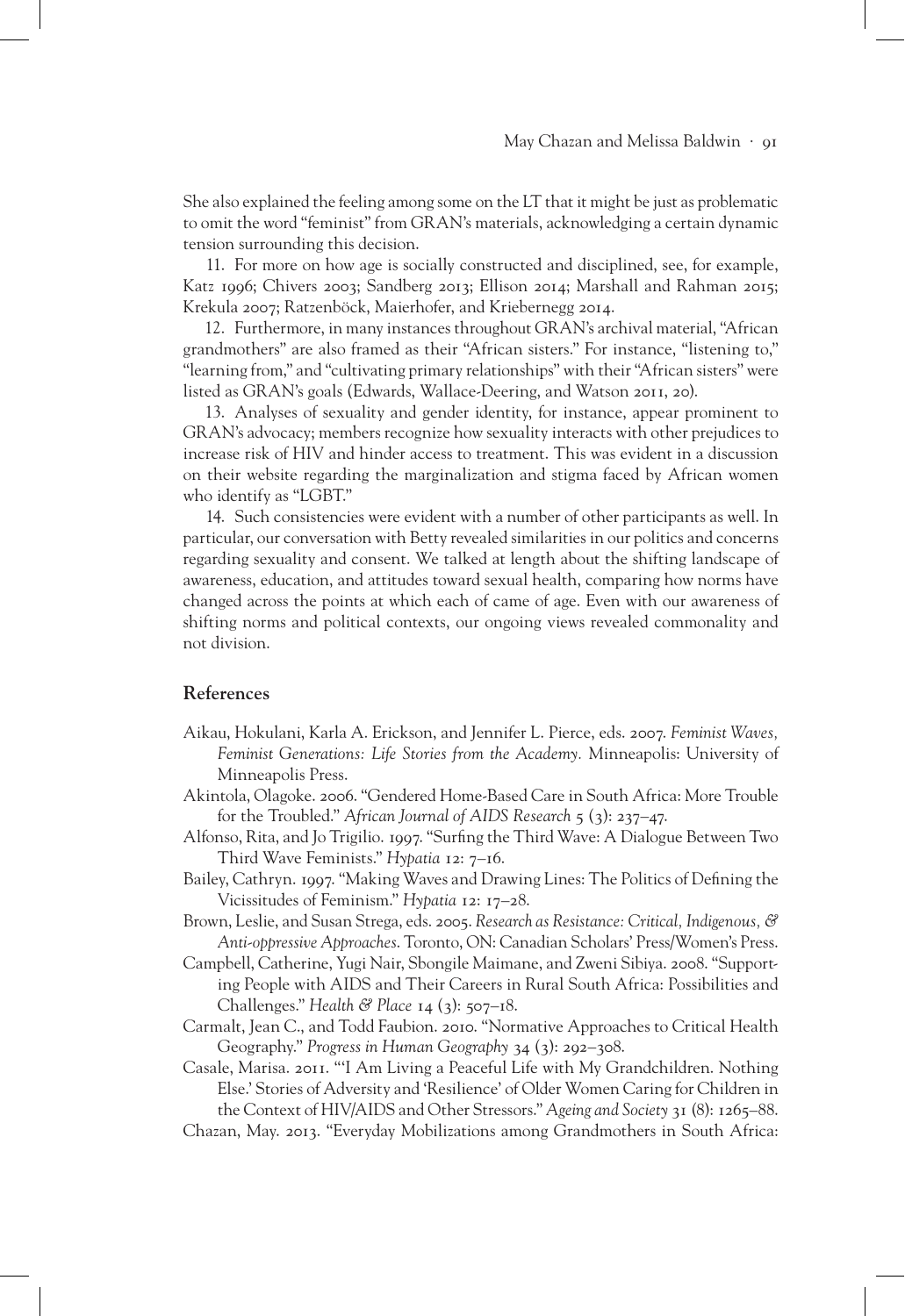Survival, Support, and Social Change in the Era of HIV/AIDS." *Ageing and Society*  34 (10): 1641–65.

———. 2015. *The Grandmothers' Movement: Solidarity and Survival in the Time of AIDS.*  Montreal: McGill-Queens University Press.

- Chazan, May, Melissa Baldwin, and Laura Madokoro. 2015. "Aging, Activism, and the Archive: Feminist Perspectives for the 21st Century." *Archivaria* 40: 59–87.
- Chazan, May, and Stephanie Kittmer. 2016. "Defying, Producing, and Overlooking Stereotypes? The Complexities of Mobilizing 'Grandmotherhood' as Political Strategy." *Journal of Women and Aging* 28 (4): 1–12.
- Chivers, Sally. 2003. *From Old Women to Older Women: Contemporary Culture and Women's Narratives.* Columbus: Ohio State University Press.
- Edwards, Peggy, and Kathleen Wallace-Deering, with Linda Watson. 2011. *A Story Evolving: Advocacy in the Canadian Grandmothers to Grandmothers Movement.* Toronto, ON: The National Advocacy Committee of the Grandmothers to Grandmothers Campaign.
- Ellison, Kirsten L. 2014. "Age Transcended: A Semiotic and Rhetorical Analysis of the Discourse of Agelessness in North American Anti-Aging Skin Care Advertisements." *Journal of Aging Studies* 29: 20–31.
- Fassin, Didier. 2003. "The Embodiment of Inequality: AIDS as a Social Condition and the Historical Experience in South Africa." *EMBO Reports* 4 (S1): 4–9. doi: 10.1038/sj.embor.embr856.
- Garrison, Ednie Kaeh. 2000. "U.S. Feminism-Grrrl Style! Youth (Sub)Cultures and the Technologics of the Third Wave." *Feminist Studies* 26 (1): 141–69.
- Grandmothers Advocacy Network (GRAN). 2014a. *GRAN Annual Report*. Accessed June 15, 2014. http://grandmothersadvocacy.org/wp-content/uploads/2014/02/GRAN -annual-report-2013-FINAL.pdf.
- ———. 2014b. *Strategic Plan 2014–2018.* Accessed December 5, 2014. http://grand mothersadvocacy.org/wp-content/uploads/2014/01/GRAN-STRATEGIC-PLAN -2014-18.pdf.
- Haraway, Donna. 1988. "Situated Knowledges." *Feminist Studies* 14: 575–99.
- Henry, Astrid. 2006. "Enviously Grateful, Gratefully Envious: The Dynamics of Generational Relationships in U.S. Feminism." *Women's Studies Quarterly* 34 (3–4): 140–52.
- Hewitt, Nancy A., ed. 2010. *No Permanent Waves: Recasting Histories of US Feminism.*  New Brunswick: Rutgers University Press.
- Hogeland, Lisa Maria. 2001. "Against Generational Thinking, or, Some Things That 'Third Wave' Feminism Isn't." *Women's Studies in Communication* 24: 107–21.
- Hull, Gloria T., Patricia Bell Scott, and Barbara Smith, eds. 1982. *All the Women Are White, All the Blacks Are Men, But Some of Us Are Brave: Black Women's Studies.*  Old Westbury, NY: The Feminist Press.
- Hunter, Mark. 2010. *Love in the Time of AIDS: Inequality, Gender, and Rights in South Africa*. Bloomington, IN: Indiana University Press.
- Jensen, Michelle. 2000. "Riding the Third Wave." *The Nation*, December 11.
- Jervis, Lisa. 2004. "The End of Feminism's Third Wave: The Cofounder of Bitch Magazine Says Goodbye to the Generational Divide." *Ms. Magazine*, Winter. http://www .msmagazine.com/winter2004/thirdwave.asp.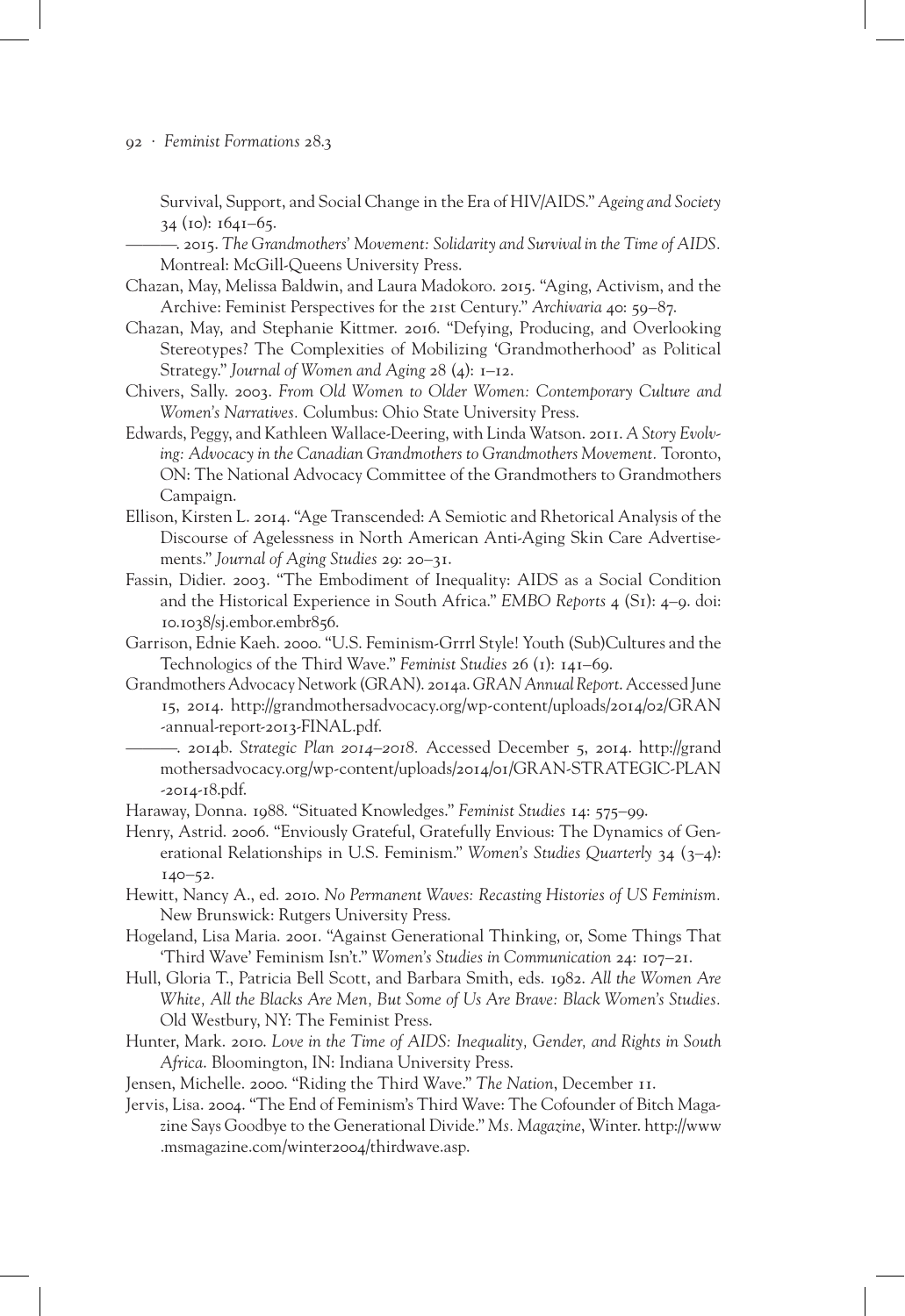- Katz, Stephen. 1996. *Disciplining Old Age: The Formation of Gerontological Knowledge.*  Charlottesville: University Press of Virginia.
- Kerber, Linda K. 2002. "'I Was Appalled': The Invisible Antecedents of Second-Wave Feminism." *Journal of Women's History* 14 (2): 90–101.
- Kirby, Sandra L., Lorraine Greaves, and Colleen Reid. 2006. *Experience Research Social Change: Methods Beyond the Mainstream*. Toronto, ON: Broadview Press.
- Kobayashi, Audrey. 2001. "Negotiating the Personal and the Political in Critical Qualitative Research." In *Qualitative Methodologies for Geographers*, edited by Melanie Limb and Claire Dwyer, 55–70. New York: Oxford University Press.
- Krekula, Clary. 2007. "The Intersection of Age and Gender: Reworking Gender Theory and Social Gerontology." *Current Sociology* 55 (2): 155–71.
- Kuo, Caroline, and Don Operario. 2009. "Caring for AIDS-Orphaned Children: A Systematic Review of Studies on Caregivers." *Vulnerable Children and Youth Studies*  $4$  (1): 1–12.
- Kutz-Flamenbaum, Rachel. 2007. "Code Pink, Raging Grannies, and the Missile Dick Chicks: Feminist Performance Activism in the Contemporary Anti-War Movement." *NWSA Journal* 19 (1): 89–105.
- Laughlin, Kathleen A., and Jacqueline L. Castledine. 2011. *Breaking the Wave: Women, Their Organizations, and Feminism, 1945–1985.* New York: Routledge.
- Laughlin, Kathleen A., Julie Gallagher, Dorothy Sue Cobble, Eileen Boris, Premilla Nadasen, Stephanie Gilmore, and Leandra Zarnow. 2010. "Is It Time to Jump Ship? Historians Rethink the Waves Metaphor." *Feminist Formations* 22 (1): 76–135.
- Leclerc-Madlala, Suzanne. 2008. "Global Struggles, Local Contexts: Prospects for a Southern African AIDS Feminism." In *The Politics of AIDS: Globalization, the State and Civil Society*, edited by Maj-Lis Follér and Håkan Thörn, 141–55. New York: Palgrave Macmillan.
- Lorde, Audre. 1983. "The Master's Tools Will Never Dismantle the Master's House." In *This Bridge Called My Back: Writings by Radical Women of Color*, edited by Cherri Moraga and Gloria Azaldúa, 94–101. New York: Kitchen Table Press.
- Macdonald, Barbara, and Cynthia Rich. 2001. *Look Me in the Eye: Old Women, Ageing, and Ageism.* Denver: Spinsters Ink Books.
- Marais, Hein. 2005. *Buckling: The Impact of AIDS in South Africa*. South Africa: Centre for the Study of AIDS, University of Pretoria.
- Marshall, Barbara L., and Momin Rahman. 2015. "Celebrity, Ageing and the Construction of 'Third Age' Identities." *International Journal of Cultural Studies* 18  $(6)$ : 577–93.
- Matlok-Ziemann, Ellen. 2014. "'Old Women that Will Not Be Kept Away': Undermining Ageist Discourse with Invisibility and Performance." In *Alive and Kicking at All Ages: Cultural Constructions of Health and Life Course Identity*, edited by Barbara Ratzenböck, Roberta Maierhofer, and Ulla Kriebernegg, 259–73*.* Bielefeld, Germany: Transcript-Verlag.
- McEwan, Cheryl, and Michael K. Goodman. 2010. "Place Geography and the Ethics of Care: Introductory Remarks on the Geographies of Ethics, Responsibility and Care." *Ethics, Policy & Environment* 13 (2): 103–12.
- Meth, Paula, and Knethiwe Malaza. 2003. "Violent Research: The Ethics and Emotions